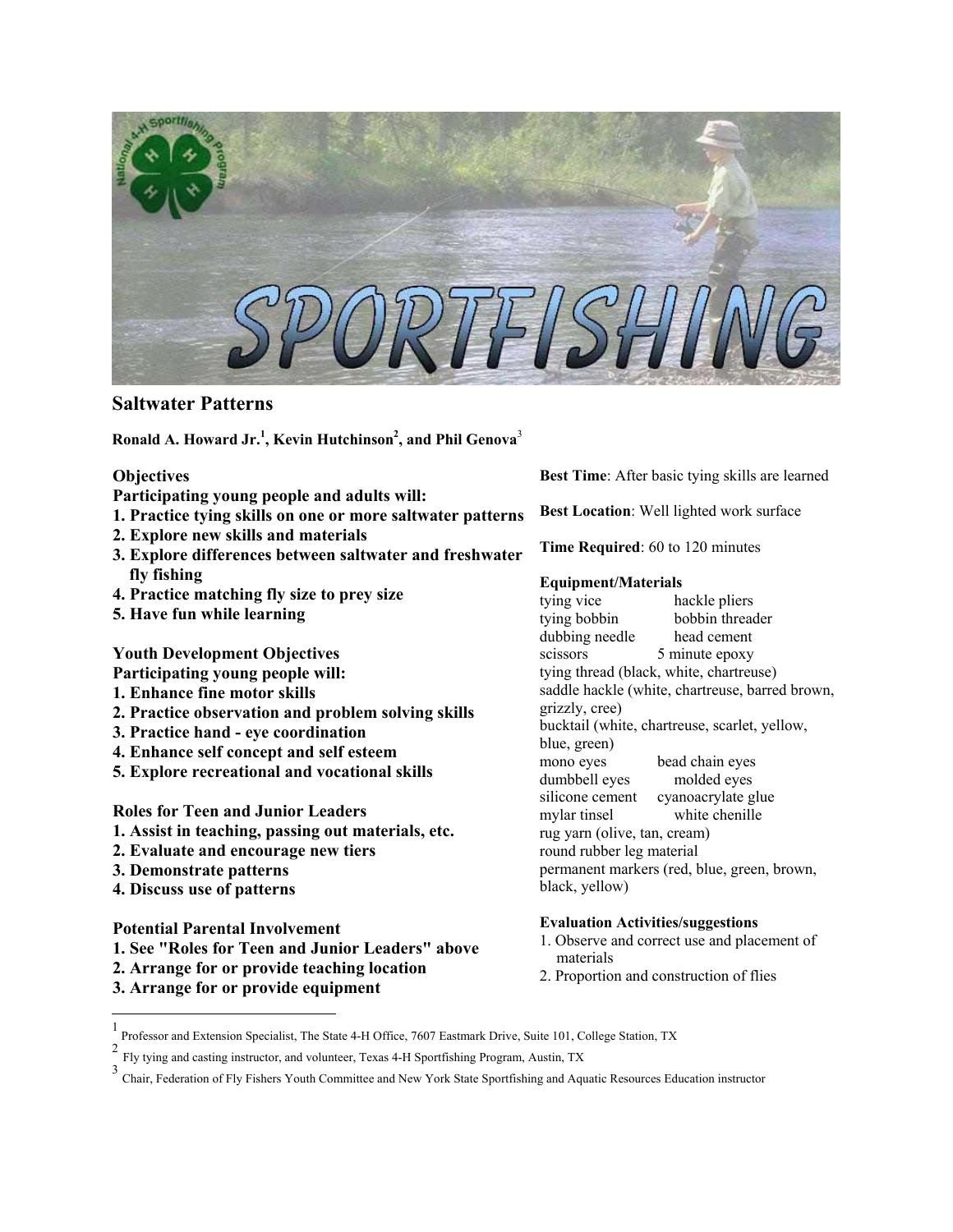**4. Arrange for or provide transportation 5. Arrange for or provide refreshments 6. Discuss personal experience tying and fishing these** 

**patterns**

# **Lesson Outline**

#### **Presentation**

I. General considerations

- A. Salty water and corrosion
	- 1. Stainless steel or plated hooks
	- 2. Rinsing hooks after use
- B. Teeth and tough tissue
	- 1. Epoxy or heavily lacquer heads
	- 2. Tough materials
	- 3. Sharpen before tying
	- 4. Crush barbs if desired
- C. Higher density water
	- 1. Weighted flies common
	- 2. Sinking lines where needed
- D. Eyes as strike releasers
- II. Basic streamer patterns for saltwater
	- A. General pattern for Brooks' Blondes
		- 1. Hook: saltwater regular shank
		- 2. Thread: monocord or 2/0
		- 3. Tail: bucktail
		- 4. Body: double wound mylar tinsel
		- 5. Wing: bucktail
		- 6. Head: tying thread, lacquered
		- 7. Variations
		- a. Platinum white over white
		- b. Strawberry red over orange
		- c. Honey yellow over yellow
		- d. Argentine green over blue wing over white tail
	- B. Tying procedure
		- 1. Bind in tail material
			- a. Tips 1-2 x shank length beyond bend b. Butts lying along shank to shoulder
		- 2. Wind thread evenly to shoulder
		- 3. Bind in tinsel
		- 4. Wrap tinsel to tail and back to shoulder
		- 5. Bind off and trim tinsel
		- 6. Bind in wing material
			- a. Tips reaching to end of tail
		- b. Trim butts at an angle 7. Wind smooth head
		-
		- 8. Whip finish and lacquer
	- C. Tying Lefty's Deceiver 1. General pattern
		-
- a. Hook: standard length saltwater b. Thread: monocord or 2/0
- 3. Attachment of wings, eyes and other parts
- 4. Growth of tying skills
- 5. Personal interactions with youth and adults
- 6. Confidence and enjoyment of participants

#### **Application**

**DISCUSS** some of the general considerations in tying saltwater flies. **EMPHASIZE** keeping the hooks free of rust and making flies tough to resist damage from sharp teeth.

**NOTE** that many saltwater gamefish have sharp, prominent teeth and tough mouths, requiring sharp hooks and well finished flies.

**NOTE** that eyes, weighted heads or bodies, and sinking lines all find some use in saltwater applications.

**NOTE** that these patterns are adaptable, durable bucktails that can be adapted to mimic most baitfishes, yet they are simple to tie and use.

**PASS OUT** the materials for the sample fly while discussing the pattern. If desired, allow the participants to **CHOOSE** which of the variations they would like to tie as an example. [*All of them use the same set of tying skills*.]

**DEMONSTRATE** a pattern useful in your area, leaving the fly in the vise as a model.

**SELECT** the hook size for the desired length of the finished fly shank length about a total fly length. **BIND** in tail materials, leaving the butts of the hair along the hook shank to increase bulk.

**WIND** smoothly over hair to shoulder area, trim and bind down. **BIND** in tinsel at shoulder and wind to base of tail and back, covering tail tie-down area fully.

**BIND** in the wing materials, keeping the tips about even with the tips of the tail materials, and trimming the butts angled to the eye.

**WIND** a smooth head, whip finish the thread and lacquer the head to finish the fly.

**DISCUSS** the origins and utility of Lefty's Deceiver, noting that it is among the most useful of streamer patterns available.

**PASS OUT** the materials needed to tie the selected pattern while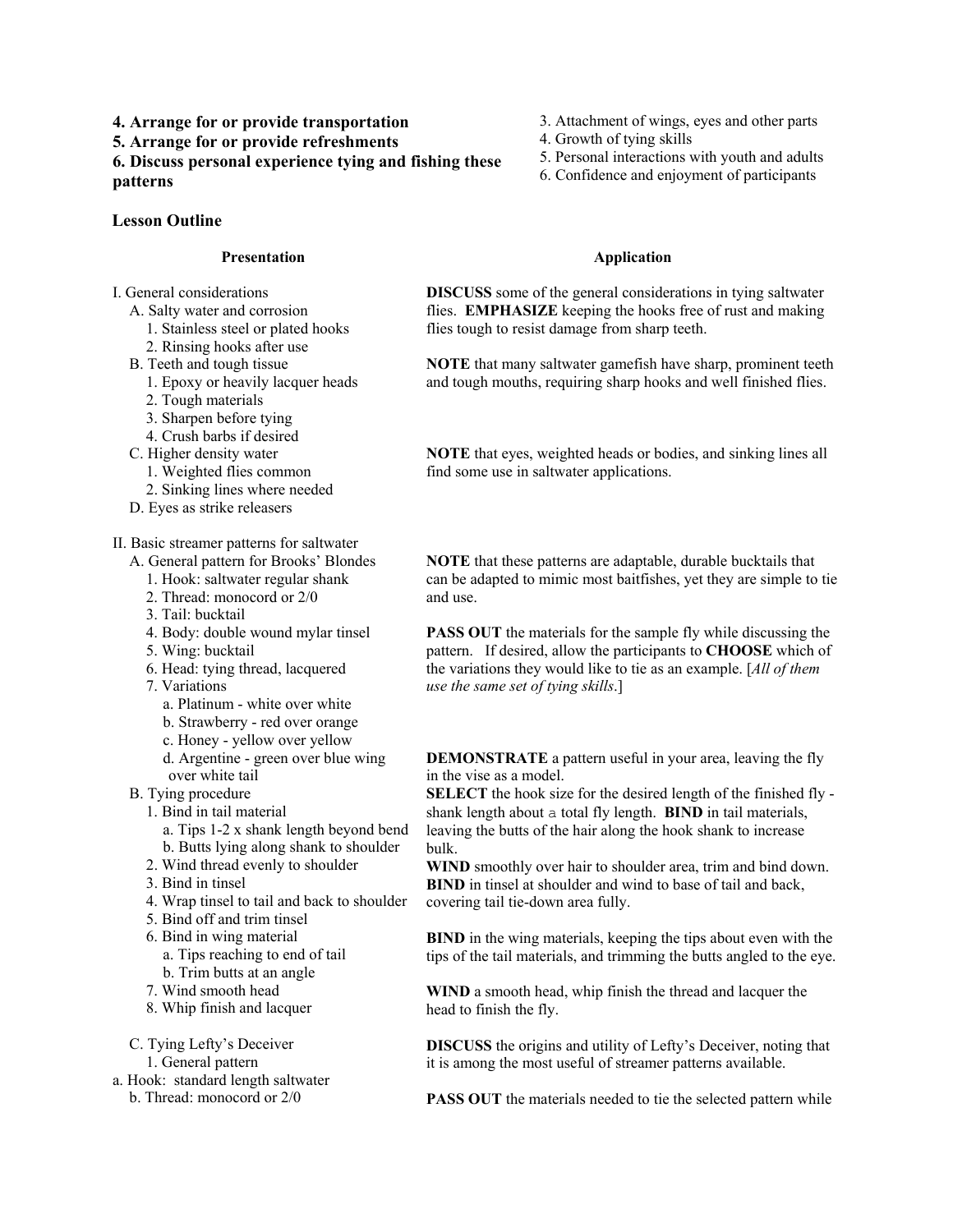- c. Tail: 2-6 saddle hackles
- d. Tail topping: flashabou
- e. Body: tying thread wound closely
- f. Collar: bucktail veiling hook
- g. Wing: 2-6 saddle hackles
- h. Topping: peacock herl or flash fiber
- I. Eyes: painted or adhesive eyes
- 2. Chartreuse and white deceiver
	- a. Hook: saltwater streamer b. Thread: green monocord
	- c. Tail: 2-6 white saddle hackles
	- d. Tail topping: silver flashabou
	- e. Body: tying thread tightly wound
	- f. Collar: white bucktail (sparse)
	- g. Wing: chartreuse grizzly over white saddle hackles
	- h. Topping: peacock flash fiber
	- I. Head: green tying thread
	- j. Eyes: chartreuse or white stick on
- 3. Tying procedure
	- a. Bind in white saddles for tail

b. Trim butts of hackles

- c. Bind in silver flashabou (tail length)
- d. Wind thread over shank to shoulder
- e. Veil shank with white bucktail
	- 1) Spread evenly around the shank
	- 2) Tips beyond bend of hook
- f. Trim butts of bucktail and cover
- g. Apply white saddles and trim butts
- h. Apply barred chartreuse saddles
- I. Apply peacock flash fiber
- j. Wind smooth head, whip finish
- k. Apply self-adhesive eyes on head l. Lacquer or epoxy head

### D. Tying bendback bucktails

- 1. General pattern
	- a. Hook: saltwater standard or bent
	- b. Thread: monocord or 2/0
	- c. Body: chenille
	- d. Rib: mylar tinsel if desired
	- e. Wing: bucktail in desired colors
	- f. Topping: flash fiber or peacock herl
	- g. Head: tying thread, lacquered
	- h. Eyes: optional
- 2. Ghost minnow bendback
	- a. Hook: bent shank saltwater
	- b. Thread: white monocord
	- c. Body: silver tinsel

discussing their applications in the pattern and size selected.

**NOTE** that this pattern is an excellent one for inshore species and for many freshwater applications.

**TIE** a demonstration fly and leave it in the vise for reference.

**PREPARE** and **BIND** in 2-6 matched white saddle hackles as a tail, keeping the profile slim and in line with the hook shank. **WIND** over the butts of the hackles and **TRIM** them to get rid of the excess materials.

**APPLY** several strands of silver flashabou or flash fiber about tail length before **WINDING** the thread to the shoulder in tight turns.

**VEIL** the shank and bases of the hackles with bucktail, either in a single bunch or in several very sparse bunches to divide the colors. **BE SURE** the tips extend well beyond the bend of the hook to prevent the tail hackles from fouling the hook during casting. **TRIM** the butts of the bucktail and wind over them to start the head. If desired, **ADD** a bit of red flash fiber or hackle at the throat.

**APPLY** the white saddle hackle wings over the collar, then **ADD** the barred chartreuse saddles as a back. **APPLY** a bit of peacock flash fiber as a topping, and **TRIM** all the material closely. **WIND** a smoothly tapered head, **WHIP FINISH** and **APPLY** a drop or two of head cement.

If desired, once the head cement has dried, **APPLY** self-adhesive eyes to the head with lacquer or fast-setting epoxy over the head and eyes.

**DISCUSS** the general history and pattern of the bendback series. **NOTE** that it pre-dates keel hooks, but was designed for the same purpose - fishing in weedy or snag filled waters without fouling or getting snagged regularly.

**NOTE** that the patterns follow a generalized bait fish coloration light underneath, some flash in the middle, darker above, with a much darker dorsal area if desired.

**PASS OUT** the materials needed to tie a ghost minnow version of the bendback or **SUBSTITUTE** one that is particularly useful in your area.

**NOTE** that this pattern uses tinsel to increase the flash without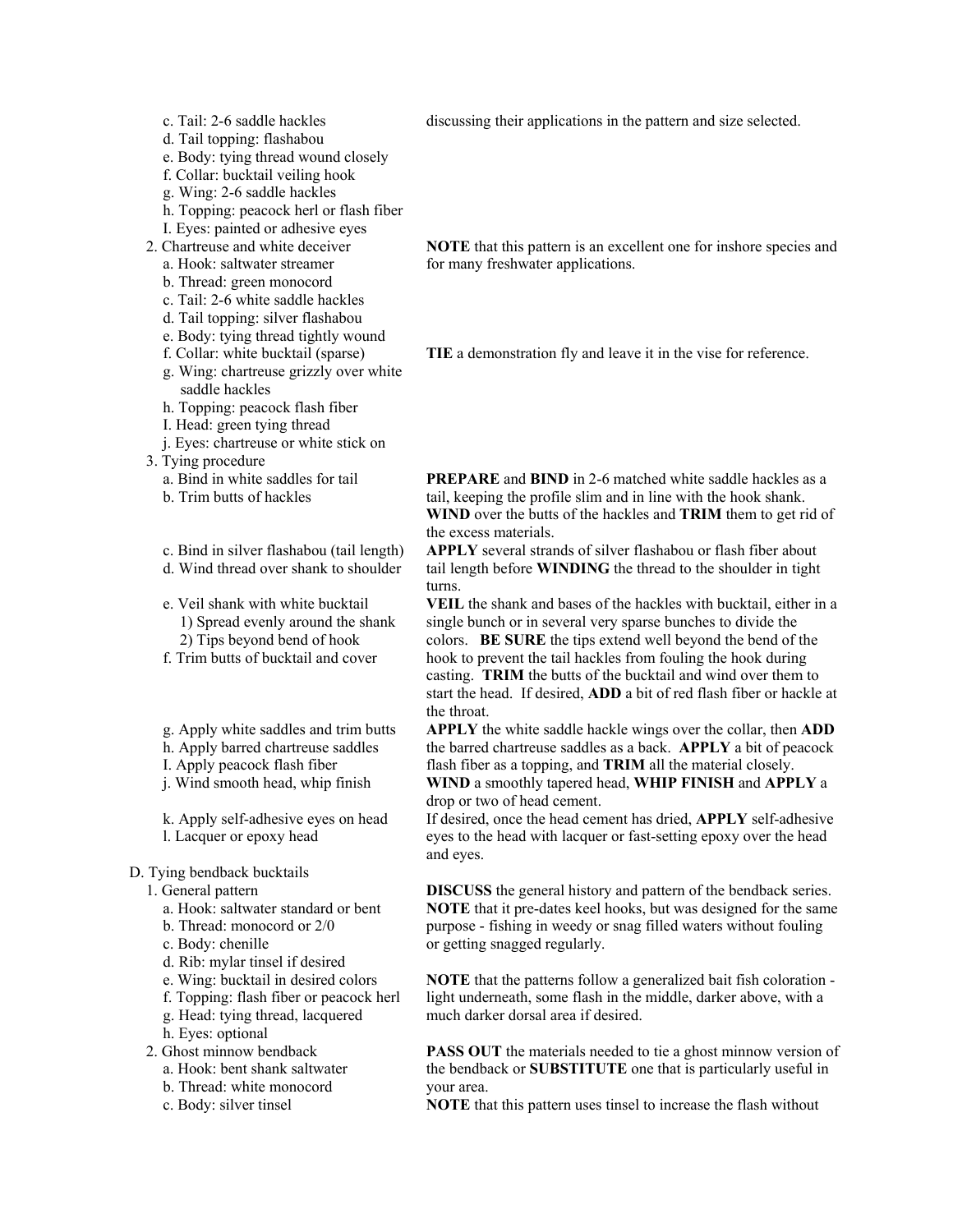- d. Wing: sparse bucktail, pearl flash
	- 1) White bucktail on bottom
	- 2) Pearl flash fiber or flashabou
	- 3) Pale yellow bucktail
	- 4) Chartreuse on top all very sparse
- e. Head: white tying thread, lacquered
- f. Eyes: white or yellow self-adhesive
- g. Finish: clear epoxy
- 3. Tying procedure
	- a. If necessary bend shank to shape 1) Grasp front third of hook in pliers 2) Bend back gently to slight bend 3) Careful not to overdo bending
	- b. Bind in tinsel at bend in shank
	- c. Apply double wound body
	- d. Bind in sparse white bucktail
	- e. Bind in pearl flash fiber or flashabou
	- f. Bind in very sparse yellow bucktail
	- g. Bind in sparse chartreuse bucktail
	- h. Wind head, whip finish and lacquer
	- I. Apply self-adhesive eyes
	- j. Apply quick setting clear epoxy

#### III. Weighted patterns

- A. Clouser Deep Minnow
	- 1. Pattern
	- a. Hook: standard saltwater
		- b. Thread: monocord or 2/0
		- c. Eyes: dumbbell lead or brass eyes
		- d. Wing: dark over light bucktail
		- e. Head: tying thread, small
	- 2. Tying procedure chartreuse/white a. Place hook in vise normally b. Attach thread 1/3 to 1/2 inch behind
	-

eye

- c. Form small ball of thread
- d. Move thread about  $\circ$  inch and repeat
- e. Bind in painted eyes
	- 1) Between thread balls
	- 2) Cross-whipped in place firmly
	- 3) Saturate thread with CA cement
- f. Apply body materials if desired
- g. Bind in white bucktail behind eyes
- h. Carry thread over eyes
- I. Bind in white bucktail in front of eyes

j. Reverse hook in vise or rotate

k. Apply silver flashabou l. Apply chartreuse bucktail wing m. Trim bucktail at an angle to eye adding bulk, rather than a chenille body.

N**OTE** that the wing is a three or four part structure, light below, flashy in the middle, dark on top with or without a topping. [*Many types of materials may be used for the wings in these patterns*.]

**DEMONSTRATE** how to bend a hook to shape, emphasizing that the bend not be overdone. **PROVIDE** pre-bent hooks or specialized hooks to avoid problems with younger tiers.

**BIND** the tinsel to the shank at the front bend and **APPLY** a double wound body, tying off and trimming the tinsel at the top of the bend.

**BIND** in the wing materials in distinct layers, trimming each layer before the next one is applied. [*The yellow bucktail should be very pale, not intense, yellow. Chartreuse bucktail from the brown part of the tail is preferred for the top of the wing.*] **WIND**, **WHIP FINISH** and **LACQUER** the head, letting it dry before applying self-adhesive eyes and coating with fast-setting epoxy.

**DISCUSS** the history of the Clouser Deep Minnow. [*Among the flies that have moved from freshwater to saltwater use, the Clouser Deep Minnow is one of the most prominent. Tied in a wide array of color combinations and sizes, this pattern has become a standard for many saltwater flyfishers - the one they reach for first. It was developed by Bob Clouser, a Susquehanna River smallmouth bass angler, for river fishing. While still useful for its original purpose, it has grown far beyond that.*]

**DEMONSTRATE** tying a chartreuse and white Clouser deep minnow, leaving the fly in the vise as a model. **NOTE** that the distance behind the eye is determined by the size and bulk of the fly being tied. Having enough space to work is the critical factor. **NOTE** that the small balls of thread serve to anchor the eyes in place and that cross-whipping them in place is vital to keeping them where they are set on the hook. **EMPHASIZE** the use of CA cement or quick epoxy to strengthen the eye tie-down area and keep them in place during casting and catching fish.

If body materials are desired, **APPLY** them before tying in the bottom wing on the top of the hook. **BIND** the wing down behind the eyes before carrying the thread forward and **BINDING** it down a second time in front of the eyes. After crossing in front of the eyes with the thread, **DO NOT** return to behind the eyes with the thread.

After trimming the wing material, **ROTATE** the fly so the hook point is up.

**APPLY** silver flashabou or flash fiber (some prefer pearl) above the hook, then **ADD** chartreuse bucktail above it as a back. **TRIM** the bucktail at an angle to permit forming a smoothly tapered head, **WHIP FINISH** and **APPLY** lacquer or epoxy.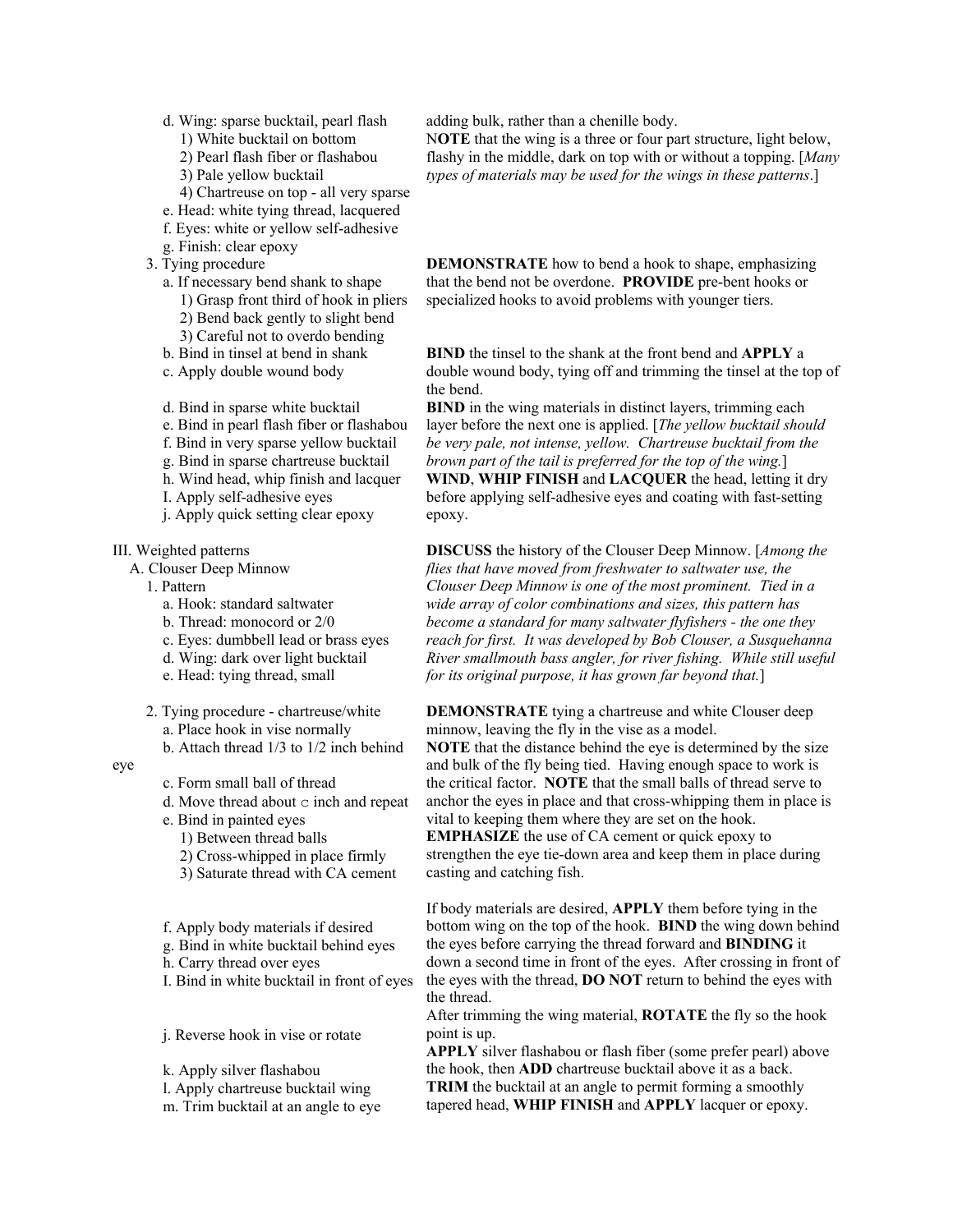- n. Wind head, whip finish, lacquer
- 3. Variations
	- a. Limited by observation/imagination
	- b. Generally light underneath
		- 1) White or off-white
		- 2) Yellow, pale to intense
	- 3) Orange, pale to intense
	- c. Darker above
		- 1) Green pale to peacock
		- 2) Blue dark to pale
		- 3) Red pink to scarlet
		- 4) Brown tan to dark
		- 5) Black alone or in combinations
	- d. Flashabou or flash fiber
	- e. Body materials
		- 1) Tinsel and tinsel chenille
		- 2) Dubbed fur or yarns
		- 3) Chenille
		- 4) Ribbing materials as desired
	- f. Toppings
		- 1) Peacock herl
		- 2) Flash fiber
		- 3) Barred hackles
	- g. Eye color
		- 1) Yellow with red or black pupil
		- 2) Red with black or yellow pupil
		- 3) Chartreuse with red or black pupil
		- 4) White with red or black pupil
- B. Tying Kevin's Poly Minnow
	- 1. Pattern
		- a. Hook: 34007 #6-2
		- b. Thread: white monocord
		- c. Bottom wing: white poly fibers, slightly longer than the bend
		- d. Top wing: white poly fibers about 2x shank length
		- e. Head: tying thread
		- f. Eyes: red or yellow molded eyes 1) Eye color anglers choice 2) Remove stem and attach with silicone cement
		- g. Wing color: permanent marker angler's choice - original yellow below, olive above - small amount of red at gill area
	- 2. Tying procedure
		- a. Mount hook in vise with point up
		- b. Attach thread at throat area
		- c. Bind in under-wing
			- 1) Small bunch of poly fibers
			- 2) Longer than bend of hook
			- 3) Trim butts and form thread base
		- d. Reverse hook in vise
		- e. Bind in upper wing
			- 1) Two small bunches of poly fibers

**NOTE** that variations on the Clouser type are limited only by one's observation skills and imagination. **DISCUSS** some of the variations that are useful in your area. If they are available, **EXHIBIT** a collection of these patterns showing the variations, **PASSING** them around to the group or displaying them where everyone can see easily.

**PASS OUT** and **DISCUSS** the use of the materials needed to tie Kevin's Poly Minnow.

**START** with the hook upside down in the vise, attaching the thread at the throat area.

**BIND** in the bottom wing of poly fibers, extending beyond the hook bend. [*I use very small bunches and bind them in by their midpoints, bending the second part back on the first and winding over them.*]

**REVERSE** the hook so it sits point down in the vise and **BIND** in the upper wing material. [*The same bending technique can be used here in layers to build adequate bulk.*] If desired, **INSERT** flash fiber or flashabou between the middle and top layers.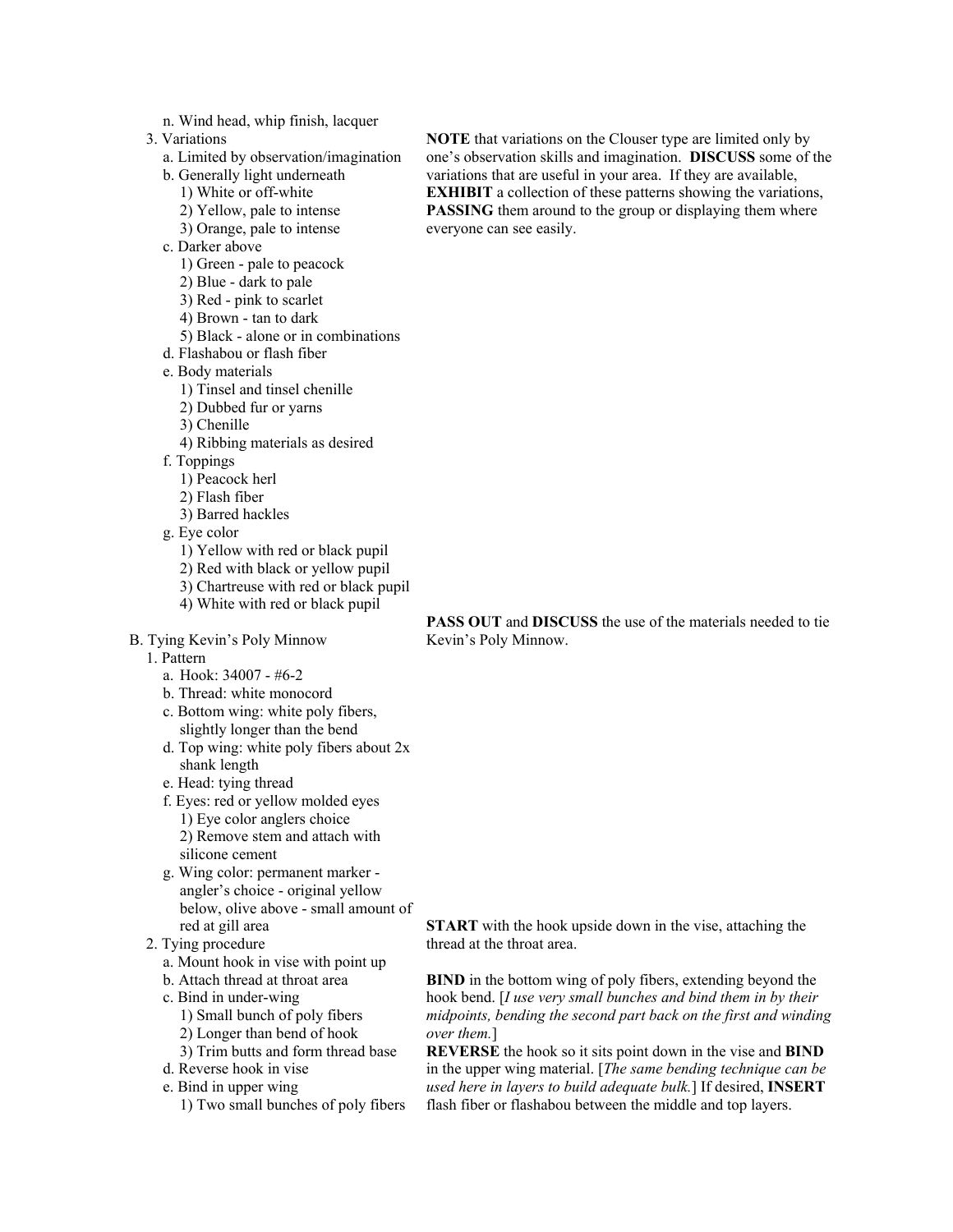- 2) Middle group longer than belly
- 3) Upper group longer than middle
- f. Trim wing tie downs neatly
- g. Wind head, whip finish and lacquer
- h. Fan wings with brush
- I. Trim wings to minnow shape
- j. Color with permanent markers
- k. Apply eyes
	- 1) Trim off stems of molded eyes
	- 2) Apply silicone cement to eye back
	- 3) Press in place behind head

l. Draw gills with red marker

- C. Tying a woolhead mullet
- 1. Pattern
	- a. Hook: 340007 saltwater
	- b. Thread: white monocord or kevlar
	- c. Tail: white bucktail or streamer wool
	- d. Flanks: barred brown saddles
	- e. Back: rootbeer flash fiber
	- f. Topping: peacock herl
	- g. Head: clipped wool fleece, brown above
	- h. Eyes: molded eyes silicone glued
- 2. Tying procedure
	- a. Attach thread about a back from eye
	- b. Bind in streamer wool around shank
	- c. Bind in white bucktail
	- d. Bind in root beer flash fiber
	- e. Add barred brown saddles on flanks
	- f. Add peacock herl topping as desired
	- g. Form head of fleece 1) ASpun@ on shank and dyed 2) Stacked in two layers h. Wind, whip finish, lacquer head I. Trim head to shape
		- 1) Rounded at front
		- 2) Thickly flat on sides
		- 3) Rounded above and below
		- 4) Head veiling body tie-down area
	- j. Apply molded eyes
- D. Tying a sand eel

1. Pattern

- a. Hook: 2 short shank saltwater
- b. Thread: white monocord or 2/0
- c. Underwing: white bucktail, angora goat or artificial hair
- d. Body: silver mylar piping
- e. Tail: gray marabou in piping.

**TRIM** the wing bases carefully to permit winding a neatly tapered head, **WHIP FINISH** and **LACQUER** the windings. **USE** a trimmed toothbrush to comb out the poly fibers, fanning them, and **CUT** them to a tapered, minnow shape. **COLOR** wings with permanent marking pens to desired colors. [Flies may either be dyed now with permanent markers or left all white for treating them in the field.]

**APPLY** molded eyes by removing the stems, covering the backs of the eyes with silicone cement (e.g. Shoe Goo) and pressing them in place behind the head. [*See narrative for gluing methods*.] **INDICATE** gills with a thin red line of permanent marker.

**NOTE** this pattern is related ultimately to patterns like the Muddler Minnow, using bulky materials to simulate a large head.

**PASS OUT** and **DISCUSS** the materials to be used in tying this pattern.

NOTE that upper flanks can be a mixture of materials to present more flash and apparent movement, e.g. brown, silver, gold flash fiber.

**ATTACH** thread about one-third back on the shank, binding in streamer fleece so it covers the shank and extends well beyond the bend. **BIND** in white bucktail on the top of the wool. **ADD** rootbeer colored flash fiber or a combination of several flash fibers as upper flanks .

**APPLY** barred brown or cree saddle hackles along the top of the flanks to simulate the barred back, adding peacock herl on top if desired.

Either "**SPIN**" fleece around the shank by positioning it covering the shank and binding it down in the middle or **STACK** brown or tan fleece above the shank and creamy fleece below it to form a two-tone head. **WHIP FINISH** the thread in front of the head. **TRIM** the head to shape making it deeper above the shank and rounding the thick, flat sides into the top and bottom and leaving natural tips to veil the tie-down area on the body materials.

**COLOR** the top of the head, wait for it to dry thoroughly, and **APPLY** molded eyes using silicone cement, pressing them in well.

**PASS OUT** the materials needed to tie the sand eel and **DISCUSS** their use.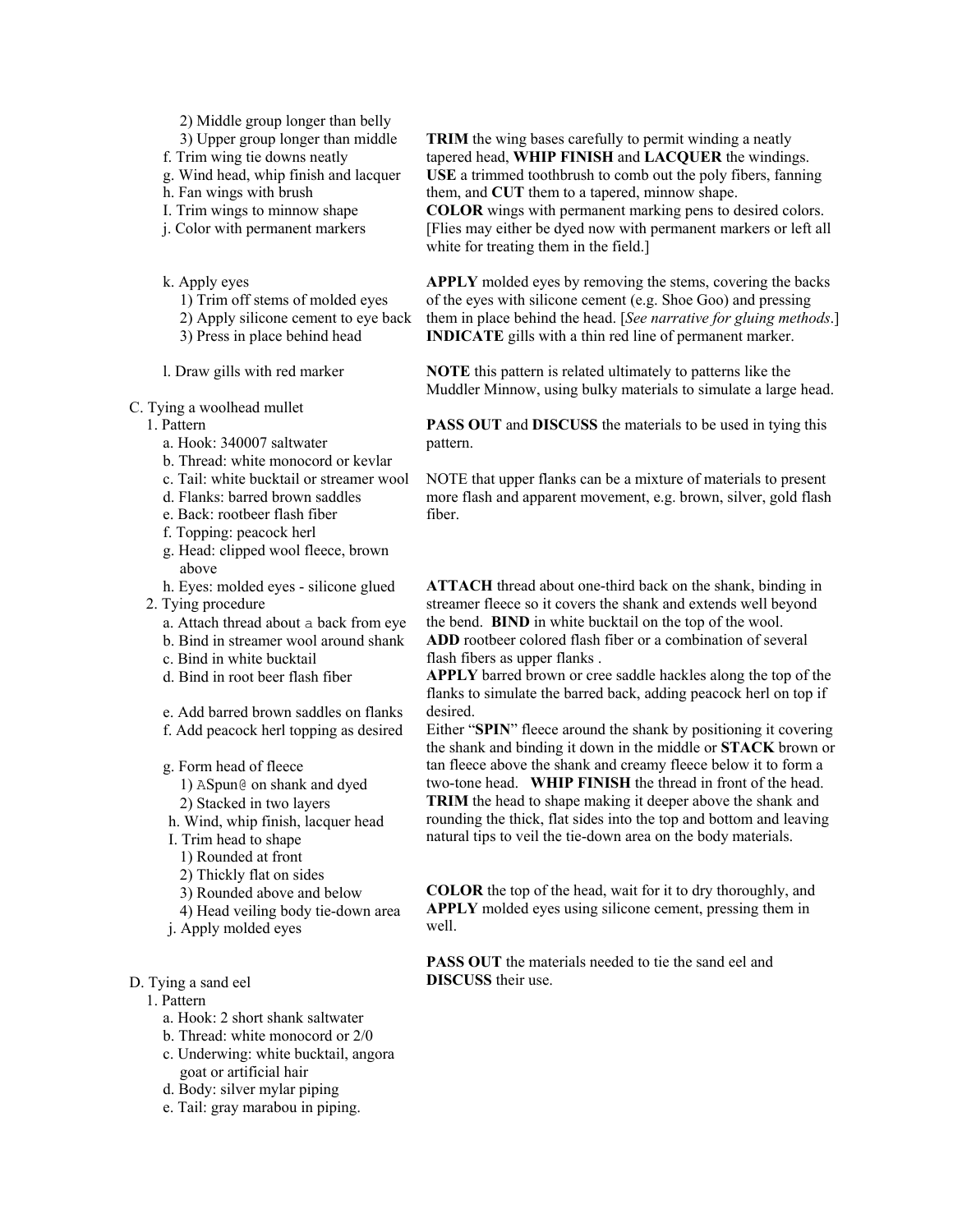- f. Connector: 30 pound monofilament
- g. Top wing: pale tan or greenish bucktail
- h. Head: epoxy over body to bend 1) Apply in layers
- 2) Cure thoroughly between coats
- I. Eyes: self-adhesive
- j. Gills: red marker under final epoxy coat
- 2. Tying procedure
	- a. Attach connector mono to tail hook 1) Snell hook leaving excess mono 2) Cinch down tightly
	- b. Bind gray marabou feather to trailer
	- c. Whip finish thread and lacquer
	- d. Prepare mylar tubing
		- 1) Trim to length
		- 2) Slide mylar tubing over mono and trailer hook
	- e. Bind mylar down at tail of hook
	- f. Thread mono and tail hook through mylar piping
	- g. Push piping back over mono
	- h. Bind mono to shank from bend to shoulder
	- I. Bend mono back and wind back over it to end of shank
	- j. Trim and lacquer all wrappings
	- k. Insert hook into piping so piping lies straight.
	- l. Secure thread near the shoulder area m Bind down piping at shoulder and trim excess
	- n. Bind in small clump of white bucktail at throat
		- 1) Sparse bucktail lying close 2) Stop short of second hook
	- o. Bind in green bucktail over piping 1) Extend to tail 2) Sparse and straight
		-
	- p. Wind generous head
	- q. Whip finish and lacquer
	- r. Apply stick-on eyes
	- s. Wrap rubber band around rear of front hook
	- 1) Hold hair straight and flat to hook 2) Hold down with rubber band
	- t. Cover eyes and head with epoxy
	- u. Apply red gills with marker
	- v. Cover entire area with epoxy

**USE** a snell knot to attach the mono connector to the tail hook and **TRIM** away the excess material.

**ATTACH** the thread near the rear of the shank on the trailer hook and **BIND** in a gray marabou feather to serve as a tail. **MEASURE** and **CUT** a length of mylar piping, remove the core, and slide the piping over the connector monofilament and the tail hook.

**BIND** the mylar down at the rear of the hook, allowing a small amount to **FLARE** around the base of marabou feather. WHIP finish the thread and apply lacquer.

 Carefully **THREAD** the monofilament connector through the mylar piping. **MEASURE** the piping against the front hook and **PUSH** it back to **EXPOSE** the monofilament.

**BIND** the monofilament to the shank of the front hook from rear to front, **BEND** it back and **WIND** over it again. If desired, **REPEAT** once more ending near the head area.

**TRIM** the mono and **LACQUER** the windings heavily. Carefully **INSERT** the hook into the piping, so the piping lies straight.

**SECURE** the thread at the shoulder area and **BIND** down the piping at the shoulder, trimming away the excess material.

**BIND** in a small clump or white hair under the hook, extending to just short of the point on the trailer hook.

**BIND** in a clump of green bucktail over the piping extending to the tail.

**WIND** a generous, conical head, **WHIP** finish and **LACQUER**.

After the lacquer has dried completely, **APPLY** self-adhesive eyes, **HOLD** the hair in place and flattened along the piping, and **APPLY** a rubber band to hold it in place.

**COVER** front of fly to near rubber band with epoxy, continuing until the area is smooth. **INSERT** curved gill about midway on hook using permanent red marker. After marker is dry, **APPLY** a final coat of epoxy and **REMOVE** rubber band.

**DISCUSS** the general pattern for Scate's Shrimp.

III. Crab and shrimp patterns

A. Scate's Shrimp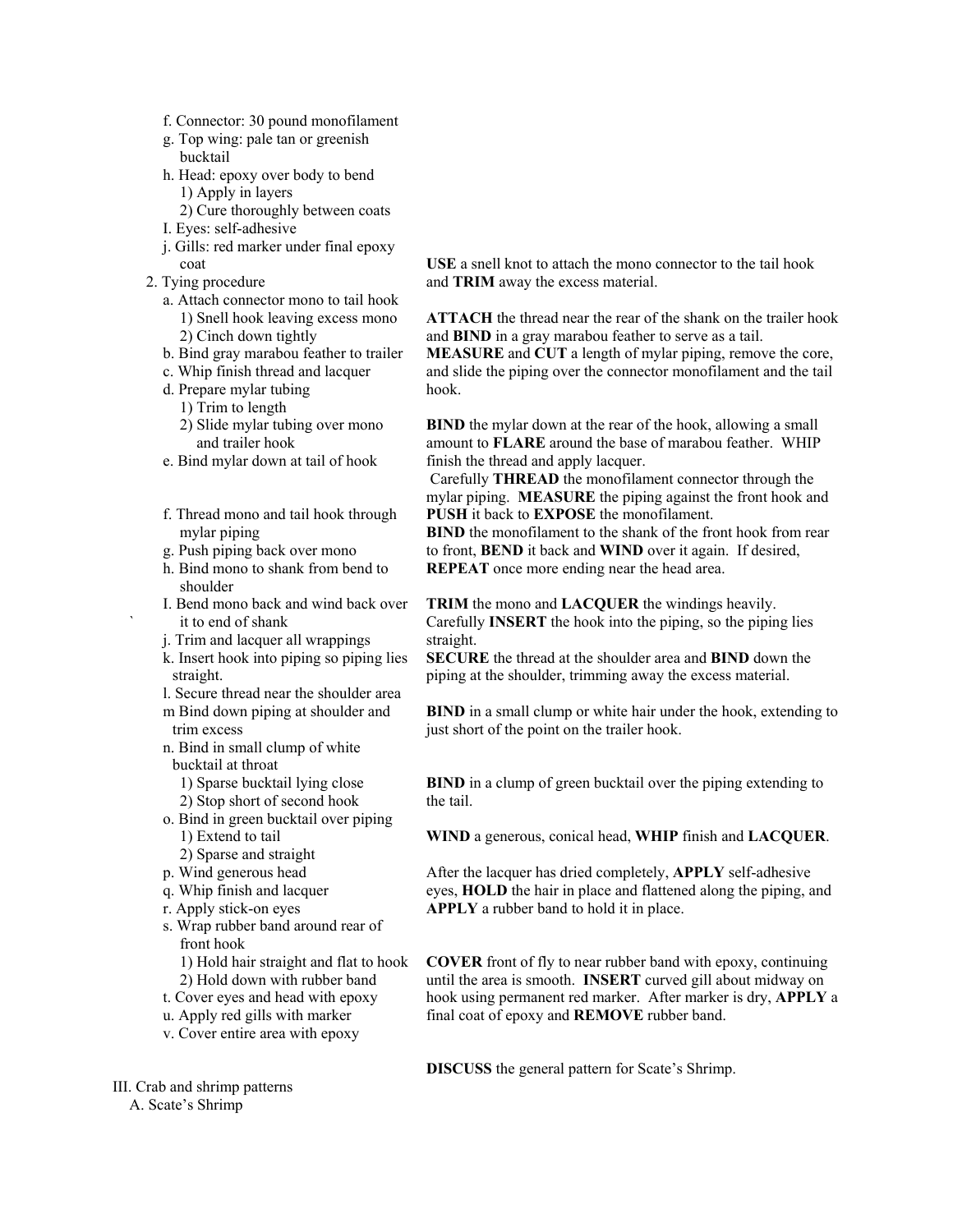- 1. Hook: sproat or Pate style saltwater
- 2. Thread: matching body and back
- 3. Tail: bucktail, sparse flash fiber above
- 4. Back: flash fiber
- 5. Eyes: black or olive mono eyes
- 6. Legs: long, soft hackle
- 7. Body: heavy chenille
- 8. Rib: oval gold tinsel (optional)
- 9. Head: tying thread
- B. Scate's Shrimp Red
	- 1. Pattern
		- a. Hook: Pate saltwater, #6-1/0
		- b. Thread: red monocord
		- c. Tail: brown part of red bucktail, sparse red flash fiber over
		- d. Back: red flash fiber
		- e. Eyes: black mono eyes
		- f. Legs: long, soft black hackle
		- g. Body: heavy red chenille
		- h. Rib: oval gold tinsel
		- I. Head: red tying thread
	- 2. Tying instructions
		- a. Bind thread to upper bend of hook
		- b. Bind in small clump of bucktail
		- c. Top with sparse red flash fiber
		- d. Bind in heavy clump of flash fiber
		- e. Bind in heavy red chenille
		- f. Bind in ribbing tinsel
		- g. Carry thread to middle of hook
		- h. Bind in hackle feather
		- I. Wind chenille to hackle and bind off
		- j. Pull back material forward
		- k. Rib to chenille and bind off
		- l. Carry thread to throat area
		- m. Bind in mono eyes
		- n. Wind chenille to head area, bind off
		- o. Wind hackle to eyes and bind off
		- p. Pull back forward and bind off at head
		- q. Trim slightly long and fold under
		- r. Wind head, whip finish, lacquer
	- 3. Variations in pattern
		- a. White, pearl back
		- b. Yellow, yellow back
		- c. Pink, pink or pearl back
		- d. Chartreuse, green pearl back
		- e. Amber, tan back
		- f. Gold, gold back
- C. Grass shrimp
	- 1. Pattern
		- a. Hook: standard saltwater
		- b. Thread: white monocord
		- c. Tail: tan poly yarn with tinsel marabou over

**PASS OUT** and **DISCUSS** the use of the materials for a red Scate's Shrimp.

**BIND** in the thread on the upper part of the bend of a Pate style hook. **SELECT** and **CUT** a small bunch of red bucktail from the brown part of the bucktail. **BIND** it in and top with some red flash fiber.

**BIND** in a heavy clump of flash fiber over the tail tie-down area, followed by a piece of heavy red chenille and ribbing tinsel.

**CARRY** the thread to the middle of the hook and **BIND** in a black or barred black hackle feather.

**WIND** the chenille to the hackle and bind it off, then **PULL** the back material forward and bind it down at the middle of the hook. **RIB** the body and **BIND** off the ribbing material.

**CARRY** the thread to the throat and **BIND** in the monofilament eyes. **WIND** the chenille to the rear of the head and BIND it off. **WIND** the hackle to the rear of the eyes, **BIND** it off and **TRIM**

the excess. **CARRY** the thread forward of the eyes.

**COMPLETE** winding the chenille, **PULL** the back material forward, and **BIND** both of them off sequentially at the head. **TRIM** the flash fiber a bit long and **BEND** it back toward the hook point before binding it down.

**WIND** the head, **WHIP** finish the thread and **LACQUER**.

**DISCUSS** some of the variations of the pattern that may be useful in your area.

**PASS** out the materials for the grass shrimp and **DISCUSS** their use in tying the pattern.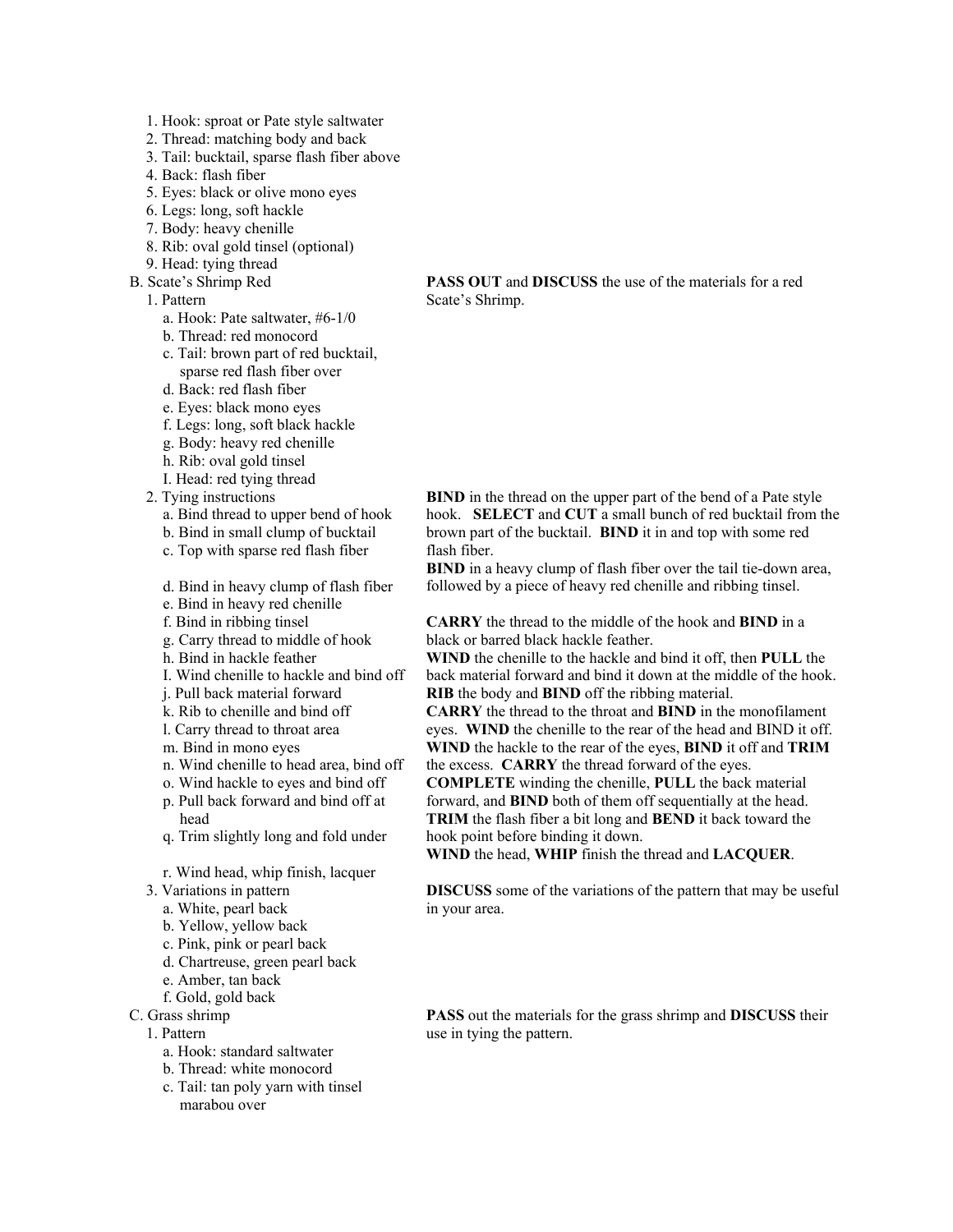- d. Rib: fine gold oval tinsel
- e. Body: tan poly dubbing, tapered
- f. Back: pink marabou tinsel
- g. Legs: light dun or ginger hackle
- h. Thorax: tan poly dubbing
- I. Back: pink marabou tinsel
- j. Antennae: long pink marabou tinsel or flash fiber
- k. Head: tying thread
- 2. Tying procedure
	- a. Bind in mono eyes behind head
	- b. Carry thread onto bend
	- c. Bind in piece of poly yarn
	- d. Bind in mylar marabou
	- e. Bind in ribbing tinsel
	- f. Wind poly dubbing to middle of hook
	- g. Pull mylar marabou forward
	- h. Wind ribbing over abdomen
	- I. Bind off ribbing material
	- j. Tie in leg hackles
	- k. Dub cephalothorax including around eyes
	- l. Wind hackle over cephalothorax and bind off
	- m. Pull mylar marabou forward and bind off
	- n. Bend material back and bind off, leaving 2-4 strands as antennae
	- o. Wind head, whip finish, lacquer

#### D. Crazy Charlie

- 1. General pattern
	- a. Hook: 34007 or short shank stainless
	- b. Thread: monocord
	- c. Eyes: bead chain or lead dumbbell
	- d. Body: floss or tinsel
	- e. Wing: bucktail or calf tail
	- f. Head: tying thread
- 2. Pink Crazy Charlie
	- a. #6 short shank saltwater
	- b. Eyes: gold bead chain
	- c. Body: pink floss
	- d. Ribbing: silver mylar tinsel
	- e. Wing: pink or white calf tail
	- f. Head: tying thread
- 3. Tying procedure
	- a. Bind in bead chain eyes atop shank
	- b. Carry thread to rear of shank
	- c. Bind in ribbing tinsel
	- d. Bind in pink floss
	- e. Wind pink floss to shoulder, bind off
	- f. Apply ribbing tinsel, bind off
	- g. Apply wing to cover hook point
	- h. Wind pink floss over wing tie down
	- I. Wind head, whip finish, lacquer
- **TIE** a demonstration fly and **LEAVE** it in the vise as a model for the participants.
- **BIND** in the mono eyes, cross whipping them in place and securing them with a drop or two of CA cement.
- **BIND** in a  $1/4$  inch piece of tan poly yarn on the upper bend of the hook and **BIND** the tag ends of pearl-pink mylar marabou. **BIND** in the ribbing tinsel or wire and **DUB** a tapered body to about the midpoint of the hook.
- **PULL** the mylar marabou forward and bind it down with the ribbing material to the front of the abdomen.
- **SECURE** the ribbing tinsel with several turns of thread and **BIND** in a hackle feather for legs.
- **DUB** the remainder of the body rather heavily including between the eyes and around them.
- **WIND** the hackle in open spirals, tying them off at the head and trimming the excess away.
- **TRIM** the hackle fibers off the top of the back, and **PULL** the back materials forward, binding it off at the head.
- **BEND** the material back over the eyes and **BIND** it off closely, leaving 2-4 strands as antennae. [*Alternatively include a few strands of flash fiber as antennae.*]

**WHIP** finish the head, and **APPLY** lacquer.

**DISCUSS** the generalized pattern for crazy Charlies.

**PASS** out the materials to tie a pink crazy Charlie and **DISCUSS** their use.

**BIND** in a pair of bead chain eyes atop the shank and **SECURE** them with CA cement before carrying the thread to the rear of the shank.

**BIND** in ribbing tinsel and pink floss and carry the thread to the head area.

**WIND** a tapered floss body to the back of the head, then **APPLY** the ribbing tinsel.

**APPLY** a pink calf tail or bucktail wing about twice the length of the shank under the shank and covering the hook, **TRIM** the butts of the wing material and **WIND** a compact head, **WHIP** finish and **APPLY** a drop of lacquer.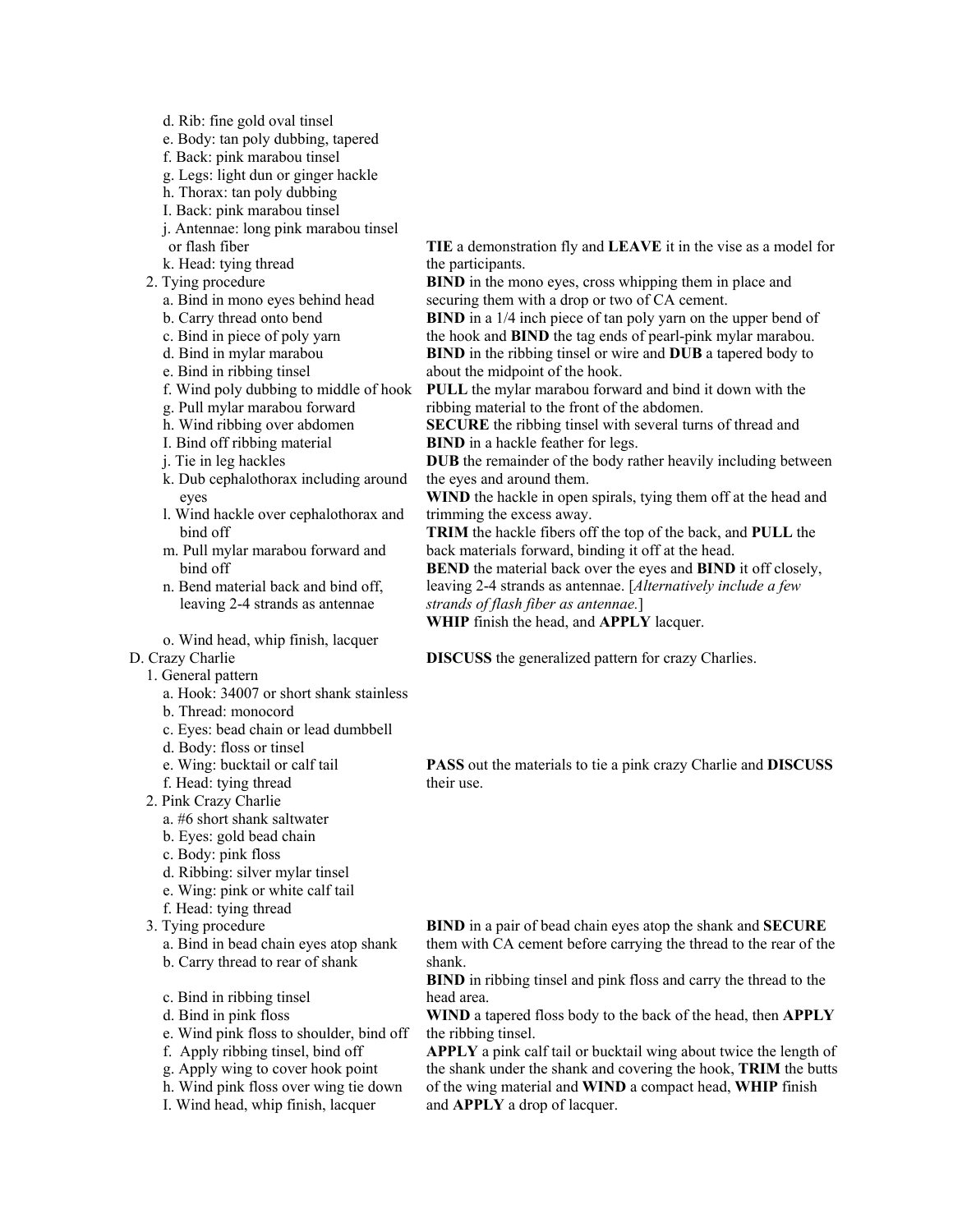**PAINT** the eyes if desired.

- k. Paint eyes desired color
- 4. Variations
	- a. Tan wing, silver body
	- b. Yellow wing, yellow and gold body
	- c. White wing, silver body
	- d. Chartreuse wing, gold body
	- e. Gotchas
		- 1) Pink wing and tail, pink body
		- 2) Brown tail, chartreuse wing, chartreuse body
		- 3) Tan wing, silver body, white tail
		- 4) Red tail, silver body, white wing
	- f. Bearded Charlies
		- 1) Eyes under rear of shank
	- 2) Short tail and wing
	- 3) Dubbed fur bodies
	- 4) Mylar tinsel ribbing

E. Del's merkin

- 1. Pattern
	- a. Hook: 34007 or similar saltwater
	- b. Thread: yellow monocord
	- c. Claws: splayed cree hackles
	- d. Body: rug yarn, bound at the middle, frayed and trimmed to shape
	- e. Legs: 4 pairs white round rubber
- legs

f. Eyes: lead dumbbell eyes

- g. Colors: tan, gray, brown, olive mottled lightly with marking pen
- 2. Tying procedure
	- a. Bind in lead dumbbell eyes
		- 1) On top of shank
		- 2) Close to hook eye
	- 3) Cement in place with CA cement
	- b. Carry thread to end of shank
	- c. Bind in splayed cree hackle claws
	- d. Bind in one or two pieces of rug yarn 1) Cross lash in place 2) Pack yarn bases tightly together
	- e. Alternate white rubber leg material and rug yarn for four legs per side
	- f. Finish to dumbbell eyes with yarn
	- g. Flare out yarn with dubbing needle and brush
	- h. Hold legs out of the way
	- I. Trim body to crab shape and feather edges
	- j. Trim legs to appropriate length
	- k. Apply CA cement to mid rib and head
	- l. Color tips of legs with permanent marker (usually red or blue)
	- m. Mottle body with a few marks from marking pen (not too much)

**DISCUSS** some of the variations on the crazy Charlie theme and allow the participants to **TIE** some if desired and time permits.

**DISCUSS** the components required to tie Del's merkin, **PASSING** out the materials needed to tie the pattern.

Place the hook upright in the vise and **APPLY** a set of lead or brass dumbbell eyes, anchoring them with figure 8 wraps and a drop or two of CA cement.

**CARRY** the thread to the far end of the shank and **BIND IN** a pair of cree hackle tips splayed to represent claws. **USING** the figure 8 technique, **BIND** in one or two pieces of rug yarn perpendicular to the plane of the bend. PACK the yarn pieces tightly together after each addition.

**ALTERNATE** rubber leg material and rug yarn until 4 sets of legs have been applied. **CONTINUE** applying rug yarn until reaching the eyes. **WHIP** finish in front of the eyes and **LACQUER** head.

FLARE the yarn by picking it out with a dubbing needle and brush.

**HOLDING** the legs out of the way, **TRIM** the body materials to a crab shape and **FEATHER** the edges

**TRIM** legs to the appropriate length.

**ANCHOR** the mid-rib windings with CA cement.

**COLOR** the tips of the legs with permanent markers.

**MOTTLE** the body if desired with a few marks of dark marker.

**PASS** out the materials used to tie a jetty bug and **DISCUSS** the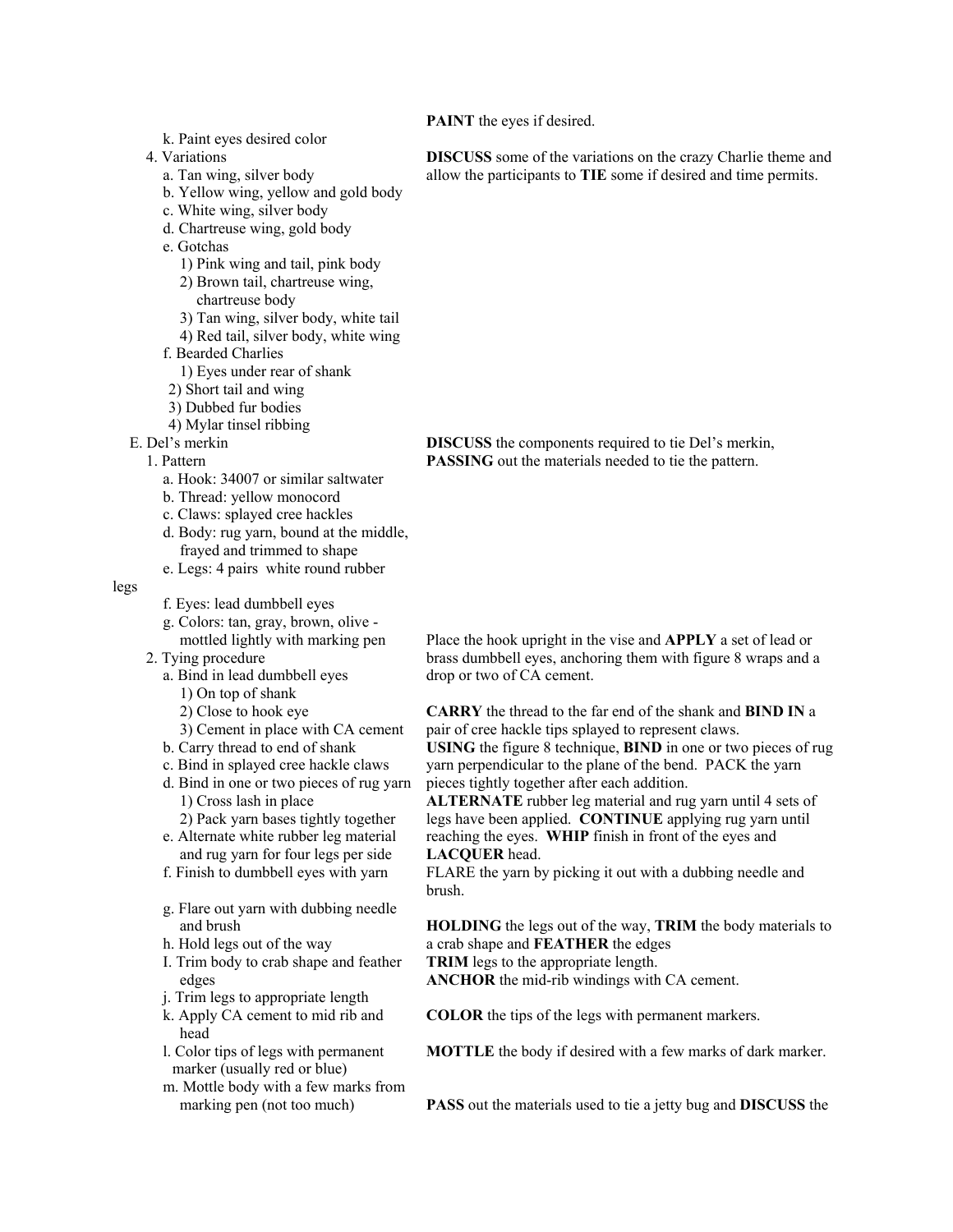### F. Tying a jetty bug

### 1. Pattern

- a. Hook: #6 to #8 -3x long
- b. Tread: brown, black, or olive
- c. Tail: two goose biots matching thread
- d. Rib: gold oval mylar tinsel
- e. Back: goose quill strip matching thread
- f. Underbody: lead wire, lacquered
- g. Body: gray, olive or tan chenille
- h. Legs: grizzly hackle, palmered and
- clipped to length, projecting at sides
- I. Antennae: goose biots matching tail
- j. Head: generous, tying thread

2. Tying procedure

- a. Apply lead wire to body
- b. Bind with thread and lacquer
- c. Bind goose biot tails
- d. Bind in back material, hackle and rib
- e. Bind in chenille
- f. Wind chenille to head area and tie off
- g. Palmer hackle to head and tie off
- h. Trim hackle top and bottom
- I. Pull back material forward and bind down
- j. Apply rib to segment body
- k. Bind in antennae
- l. Wind, whip finish and lacquer head m. Trim hackle to one clump per segment

#### V. Other saltwater patterns

- A. Tying the Golden Fleece pattern
	- 1. Hook: 34007 #2-4
	- 2. Thread: white monocord
	- 3. Eyes: medium lead dumbbell eyes
	- 4. Tail: 4 pieces gold medium mylar tubing about 2 1/2 times shank length -
	- (cores removed)
	- 5. Body: Orange cactus chenille
	- 6. White tying thread
- B. Tying procedure
	- 1. Attach eyes on top of hook shank about 1/4 of the shank back
	- 2. Prepare 4 pieces of gold mylar piping about 2 1/2 times the shank length
	- 3. Stack piping and trim ends flush
	- 4. Attach piping behind eyes and continue down the shank
	- 5. Attach cactus chenille at bend.
	- 6. Carry thread to hook eye
	- 7. Palmer cactus chenille forward a. Make one figure 8 over eyes b. Carry to head, one turn in front of eyes

If weighting is desired, **WIND** lead wire around the shank, **BIND** it down with thread leaving tapers at each end, and **LACQUER** the lead heavily.

**BIND** in tail materials and **DIVIDE** them.

**BIND** in goose quill strip, hackle, ribbing material and chenille.

**WIND** chenille to head area, **TIE** it off and **TRIM** away excess. **PALMER** hackle to the head in open turns and **BIND** off. **TRIM** hackle fibers away top and bottom.

**PULL** back material forward and **BIND** down at the head.

**WIND** rib to segment the body and **BIND** off at the head. **BIND** in a pair of divided antennae. **WIND** the head, **WHIP** finish and **LACQUER**. **TRIM** the hackle to one clump per segment.

**DISCUSS** the golden fleece and **PASS** out the materials needed to tie the pattern.

Start by **ATTACHING** the eyes atop the hook as for a Clouser, but about 1/4 of the way back on the shank.

**PREPARE** the mylar piping by cutting 4 sections, removing the cores, and stacking them to trim to the same length.

Start **ATTACHING** the piping behind the eyes, and continue down the shank.

**ATTACH** the cactus chenille at the bend and wind it to the eye, making sure at least one figure 8 is taken over the eyes and taking one turn in front of them.

**WHIP** finish and **LACQUER** the head, then fray all the piping tails using a bodkin.

#### pattern and their use.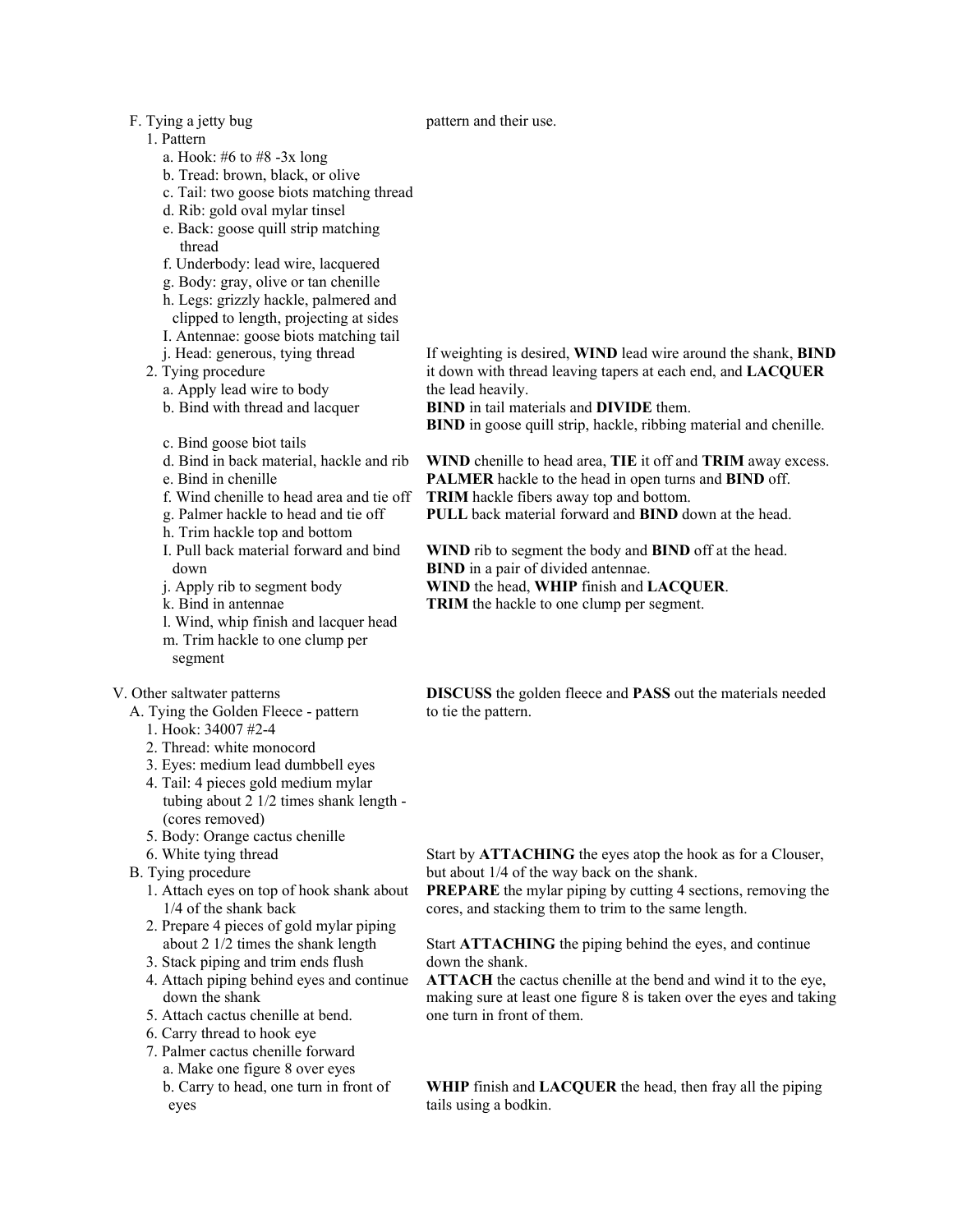- 8. Whip finish and lacquer head
- 9. Fray tails of piping with bodkin

C. Tying a squid

- 1. Sea arrow squid pattern
	- a. Hook: 34007 3/0 or equivalent b. Tail: splayed saddle hackles
		- 1) 8 2 1/2 inches long
		- 2) 2 4 1/2 inches long
	- c. Cheeks: purple flash fiber or mylar marabou and white marabou
	- d. Eyes: 8 mm amber eyes
	- e. Underbody: curon foam over lead wire
	- f. Body: large chenille
	- g. Fin: 4 one-inch acrylic yarn pieces tied in flat , shaped, lacquered, squeezed flat
	- h. Color options: white, yellow, red, pink, brown, blue, purple
- 2. Tying procedure
	- a. Prepare and bind in 8 short saddles
	- b. Bind in 2 long saddle hackles
	- c. Bind in a few strands of purple flash fiber or mylar marabou about length of hackles
	- d. Wind short marabou around base of hackle to hood tie-down area
	- e. Wind underbody or curon foam over lead wire
	- f. Wind heavy white chenille for body
	- g. Bind in white poly yarn for fin
	- h. Shape, lacquer and flatten fin

**PASS** out materials for the sea arrow squid, discussing their use.

**DEMONSTRATE** a squid pattern in you choice of colors, leaving it in the vise as a model.

**PREPARE** and **BIND** in 8 short saddle hackles splayed outward in all directions. **BIND** in 2 longer ones as tentacles. **ADD** a few strands of purple flash fiber or mylar marabou about as long as the arms.

**WIND** a few turns of short marabou around the base of the tiedown area for the saddle hackles.

 **WIND** a few turns of lead wire around the shank, binding it in place with tying thread and lacquering over it. **WIND** a narrow strip of curon foam over the lead to form a soft body core. **WIND** heavy white chenille to within about 1/4 inch of the eye. **BIND** in 4 or more pieces of white yarn perpendicular to the plane of the bend on the hook. **SHAPE** the fin with scissors, **LACQUER** the yarn and **FLATTEN** the fin with pliers.

### **Summary Activity**

Exhibit the flies tied in this session, discussing their uses and the fishes that will be taken by them. Hold an open discussion of the patterns and techniques. If possible, host a field-testing event for the flies.

### **Lesson Narrative**

Saltwater fly-fishing presents a few extra considerations for the angler. The salty water results in greatly increased corrosion, requiring the angler to rinse flies after they are used, and to use either stainless steel or plated hooks (usually tin, cadmium or nickel) to resist damage from salt exposure.

In addition, many saltwater game fishes have an abundance of sharp teeth or crushing plates that can damage flies tied of delicate materials or with inadequate finishes. To counter this, many tiers use a fast-acting epoxy as a final coat on the heads of their flies to "toughen" them. Hooks should be sharpened before the flies are tied. Not only is it more convenient at that point, but it is also easier to do without damaging the pattern. This is also a good time to squeeze the barbs down on the hooks if you elect to do so. This can be accomplished by aligning a pair of smooth jawed pliers with the shank and simply squeezing the barb down. Do not grip the hook perpendicular to the shank, since that can weaken it significantly, possibly causing the hook to break at the barb.

Saltwater is denser than freshwater, so heavier flies are needed to get to the same depths. Many saltwater patterns rely on heavy hooks to get them to the proper depth, but many others are weighted or fished on sinking lines to get down to the depth where they are most effective.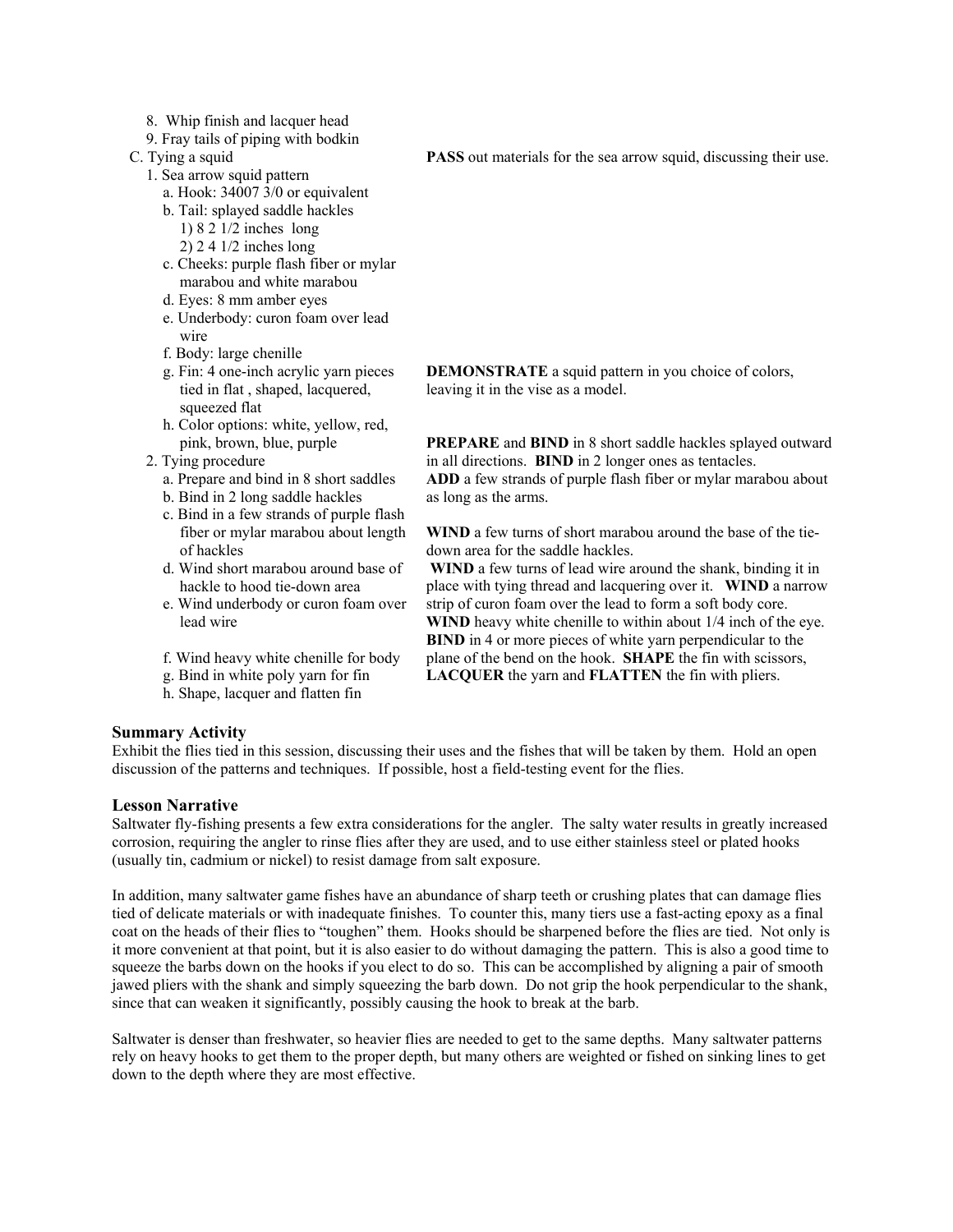Finally, most saltwater gamefishes eat other fishes, crustaceans like crabs or shrimp, or squid. All of these species have prominent eyes that may serve as targets or releasers for predators. Eyes may be painted on, glued in place, stuck on and covered with epoxy, or tied in place. All of these can be effective, but eyes seem to be important in increasing the number of strikes on your flies. (See fact sheet: *Eyes on Flies*).

#### **Basic Streamer and Bucktail Patterns**

This group of flies contains proven patterns that are simple to tie and attractive to fish. They are actually classes of flies rather than individual patterns, capable of being tied in a wide variety of color patterns that can be used on a wide variety of fish species under many conditions in both salt water and fresh water. For example, the Argentine blonde in sizes up to 4/0 has been one of my favorite flies for northern pike for many years, although it was originally tied for coastal striped bass fishing. Three basic pattern types were selected - Brooks Blondes (Joe Brooks), Lefty's Deceiver (Lefty Kreh) and bendbacks (popularized by Chico Fernandez).

### **Tying Brooks Blondes**

Blondes are simple patterns with a bucktail tail, tinsel body and bucktail wing. Both wing and tail should be about the same length, and the length should be adjusted to the hook size and the size of the baitfish being taken. The large patterns listed above suggested spawning smelt 6-9 inches long. The pattern and some of its variations follow.

| Platinum Blonde                 | Honey Blonde                   |
|---------------------------------|--------------------------------|
| Hook: saltwater streamer        | Hook: saltwater streamer       |
| Thread: monocord or 2/0         | Thread: monocord or 2/0        |
| Tail: white bucktail            | Tail: yellow bucktail          |
| Body: silver tinsel             | Body: silver tinsel            |
| Wing: white bucktail            | Wing: yellow bucktail          |
| Head: tying thread              | Head: tying thread             |
|                                 |                                |
| <b>Strawberry Blonde</b>        | Argentine Blonde               |
| Hook: saltwater streamer        | Hook: saltwater streamer       |
| Thread: monocord or 2/0         | Thread: monocord or 2/0        |
| Tail: orange or yellow bucktail | Tail: white bucktail           |
| Body: silver tinsel             | Body: silver tinsel            |
| Wing: scarlet bucktail          | Wing: green over blue bucktail |
| Head: tying thread              | Head: tying thread             |
|                                 |                                |

Start tying the blondes by attaching the thread at the rear of the shank. Clip, even and bind in a suitable clump of bucktail leaving about 1-2 times the shank length of hair behind the hook (longer bucktail produces a more lively fly with more movement in the water). Wind over the hair closely to the shoulder, forming an even base for the tinsel body. Attach the tinsel at the shoulder and wind back to cover the tail tie-down area then forward to the shoulder in turns that touch but do not overlap. Bind off the tinsel and trim it closely. Select a similar sized bunch of bucktail for the wing, clipping it from the tail and evening the tips a bit. Hold the wing firmly in place with the tips of the wing and the tips of the tail about even. Bind the wing in place securely, then clip the butts of the bucktail to allow formation of a nicely tapered, neat head. If the wing does not stand up to your satisfaction, take a turn or two around the base of the wing to stand it up a bit. Form a fairly robust head of tying thread, whip finish and lacquer. A thin lacquer will penetrate the thread and hair better, and several coats will make a very hard and durable head. If desired, coat the head with a few drops of quick setting, clear epoxy after the lacquer has dried. These flies are quite durable, even when toothy critters are working on them.

### **Tying Lefty's Deceiver**

The Deceiver is about the same age as the Blonde, old enough to have shown its worth all over the world in both fresh and saltwater. It also is a relatively simple tying style that is adaptable to all sorts of color combinations. The one selected here is a chartreuse and white version with a bit of silver flash added to provide some sparkle and movement during the retrieve. Like the Blondes, Deceivers should be tied to match the size of the baitfish present, and the amount of material used should match the size of the fly. Sparse is still a virtue with this pattern.

Chartreuse and White Deceiver Hook: stainless saltwater streamer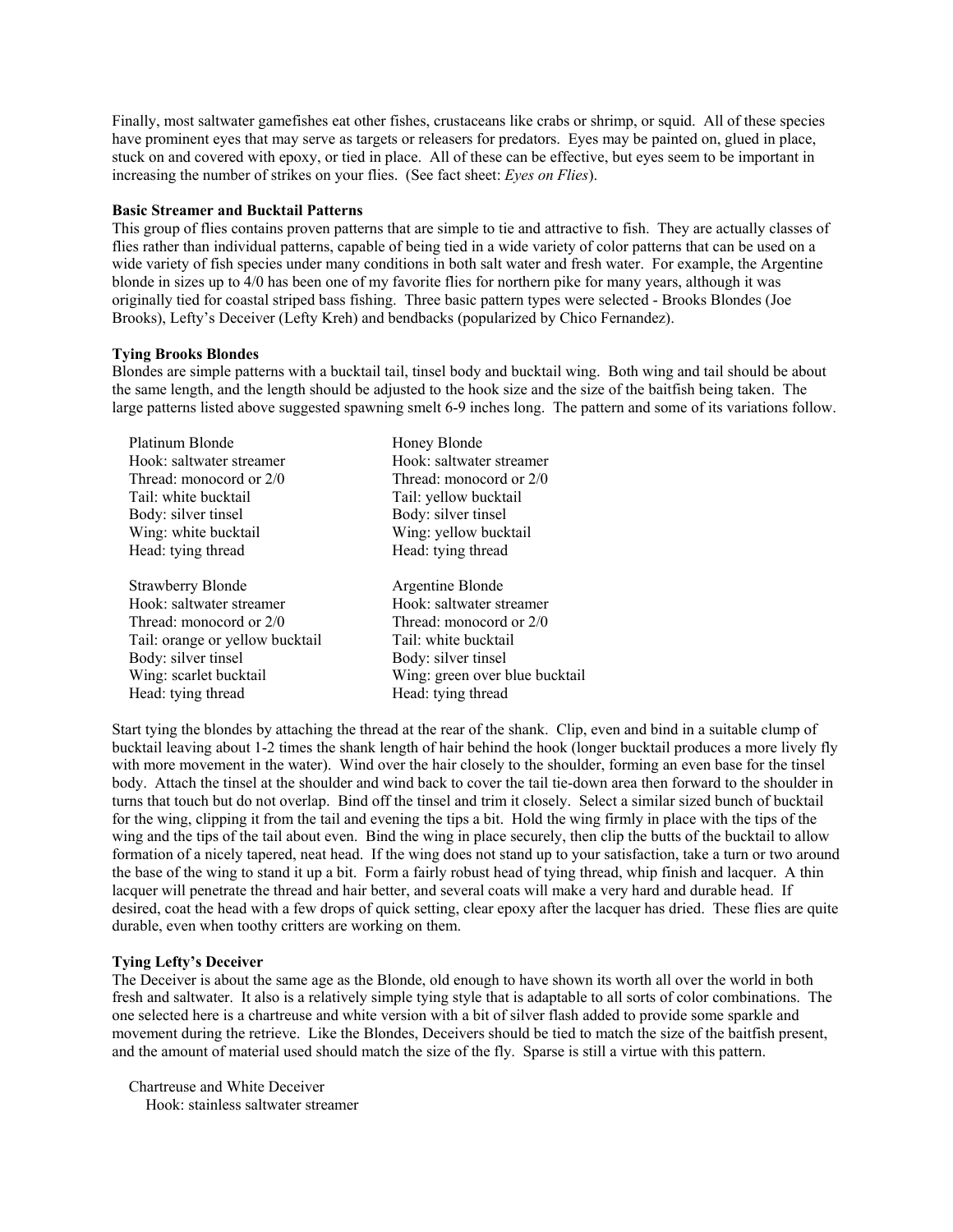Thread: green monocord Tail: 4 white saddle hackles about 1-2 times shank length long Tail topping: 6-8 strands of silver flashabou Body: smoothly wound and lacquered tying thread Collar: white bucktail surrounding the hook, tips beyond the bend Wing: 2-4 white saddle hackles reaching to end of tail Over wing: 2 barred chartreuse saddles of same length Topping: peacock flash fiber Head: green tying thread Eyes: Self-adhesive eyes - silver or chartreuse

Start the tying process by attaching the thread at the rear of the shank. Prepare and match 4 white saddle hackles, leaving about one to two times the shank-length of the hook beyond the tie-down area. Add a few strands of silver flashabou, flash fiber, or similar material as a topping for the tail and wind over the shank in tightly spaced turns to the shoulder area. Snip a small bunch of bucktail from the hide and apply it as a sparse collar, veiling the hook shank to slightly beyond the tail tie-down area and the bend of the hook. This should give the appearance of substance, yet be translucent and mobile in the water. It also keeps the hackles from getting fouled on the hook, ruining their action in the water. Prepare, match and bind in another pair or two of white saddle hackles as a wing, allowing them to extend back nearly to the end of the tail. Bind them in place firmly before applying in similarly matched pair of barred chartreuse saddles to suggest a darker back on the "bait fish." Top the saddle hackles with a few strands of flash fiber in peacock (or another color of your choice) before trimming all the ends and winding a smooth head. Once the head is whip finished, lacquered and dry, apply a pair of self-adhesive eyes (silver or chartreuse show up well against the green head). After they have been smoothed into place, cover the head with either several coats of head cement or a few drops of clear, fast setting epoxy.

Deceivers in all variations work well. Among the more imitative patterns are those with green or blue barred backs (suggesting mackerel or similar species), all white with a bit of peacock herl at the top, and all black ones for use at night (yes, black is easier for fish to see after dark, because it contrasts with the light sky).

#### **Tying Bendback Bucktails**

Bendback bucktails were developed in the early 1900s for use on bass in weedy lakes and ponds. Saltwater fly fisherman, Chico Fernandez popularized their use in shallow saltwater flats and weedy areas. Like the others in this section, these flies are general patterns that can be adapted to the colors and sizes of baitfish currently available. The design causes the fly to ride with the hook point up and shielded by the wings. This makes the fly relatively weedless and somewhat snag proof. While they are among the simplest of all saltwater patterns, bendbacks are effective and useful. They deserve a place in any saltwater fly fisherman's box. The general pattern and two sample patterns tied to suggest a ghost minnow and a small menhaden are included here.

| General Bendback           | <b>Ghost Minnow Bendback</b>        |
|----------------------------|-------------------------------------|
| Hook: bent shank saltwater | Hook: bent shank saltwater          |
| Thread: monocord or 2/0    | Thread: white monocord              |
| Body: chenille             | Body: silver mylar tinsel           |
| Rib: silver tinsel         | Underwing: white bucktail under pea |
| Wing: bucktail             | flash fiber or flashabou            |
| Topping: flash fiber       | Midwing: pale yellow bucktail       |
| Head: lacquered thread     | Top wing: chartreuse bucktail       |
| Eyes: optional             | Head: lacquered tying thread        |
|                            | Eyes: white or yellow self-adhesive |

Menhaden Bendback Hook: bent shank saltwater Thread: white or blue monocord Body: white chenille rl Rib: silver tinsel Underwing: white bucktail Overwing: blue bucktail Head: lacquered thread Eyes: white or yellow self-adhesive

The secret of the bendback's effectiveness is its hook shape. Special hooks can be purchased, or they can be formed from standard length, saltwater hooks. To do so, simply grasp the front third of the hook in a pair of smooth-jawed pliers, and push the hook downward by its bend slightly. This allows the point to ride behind the straight part of the shank. Be careful not to bend the shank too much, and exercise caution around the point of the hook. Once the hook is bent, place it in the vise with the point up and the straight part of the shank more or less parallel with the tying surface. At the normal bend in the hook's shank, bind in a piece of tinsel as a rib, if desired, and a piece of chenille as body material. Carry the thread forward onto the straight part of the shank, leaving a short shoulder area.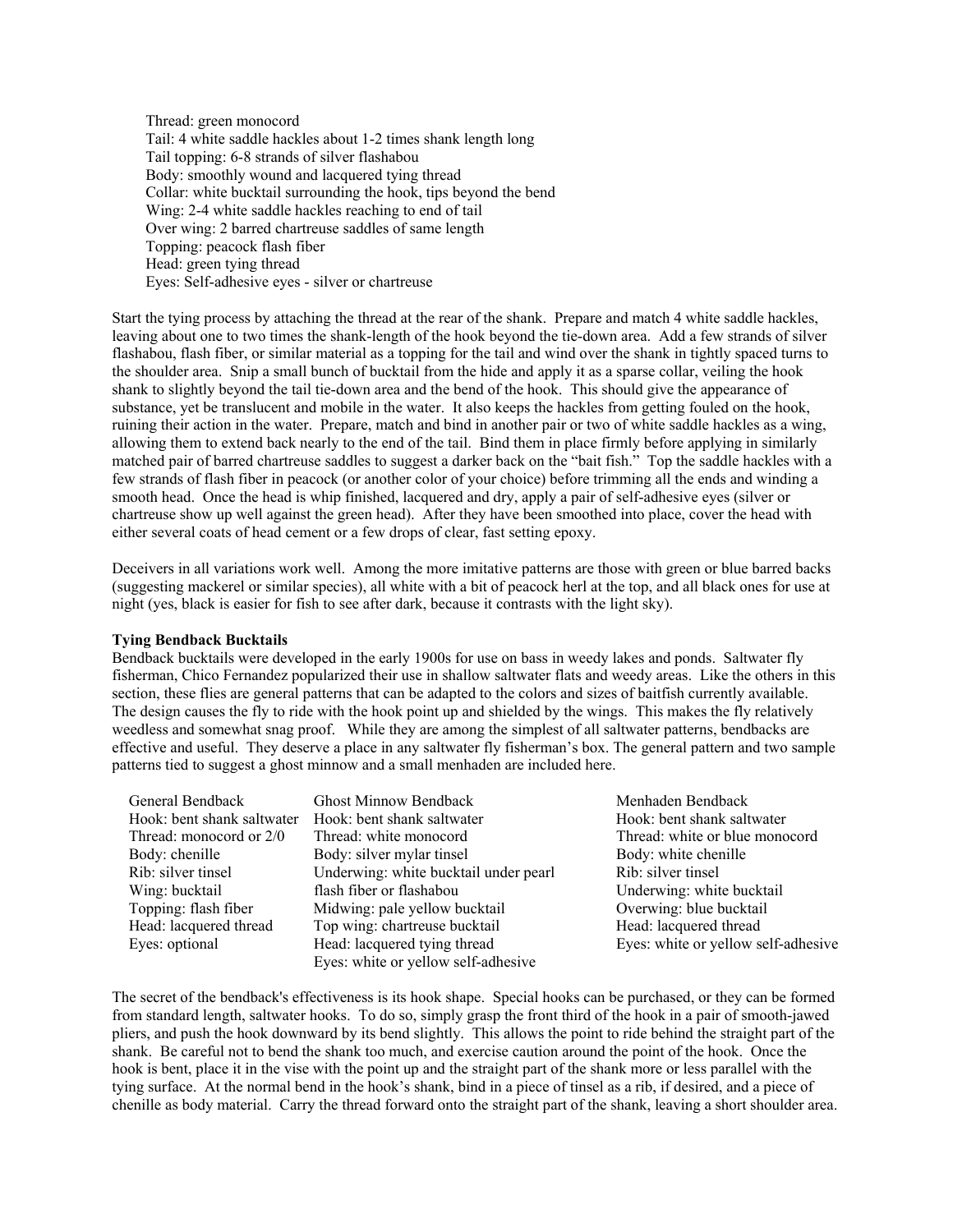Wind the chenille forward in tight turns to that point, and bind it off with several wraps of thread before trimming the tag ends closely. Apply the ribbing tinsel evenly and tightly, binding it off and trimming it carefully as well. In the most simple scenario, a single clump of bucktail can be applied, leaving the natural tips about half the shank length behind the bend and the fly can be finished. The wing can be doctored to fit the local bait species, by using multiple colors, flash fiber, flashabou, or similar materials to suggest the shape and coloration of the prey species. Once the wings have been applied, the bucktail can be trimmed to a tapered end, and a head can be formed. If desired, eyes may be added to the head after it has been whip finished and lacquered. Cover the eyes with a coating of head cement, nail polish or quick setting epoxy if they are used.

### **Eyed Streamers and Bucktails**

Most saltwater game species feed primarily on fish and crustaceans, like shrimp and crabs, or on squid. Nearly all of these prey items feature prominent eyes, and the eyes are often releasers for those game species when the feed. Experience has shown saltwater anglers, that eyes can be the difference between a slow day and one where the action was furious. While the previous patterns rely on action and form as their attractors, these patterns feature prominent eyes which add both weight and attraction to the flies.

#### **Tying the Clouser Deep Minnow**

The first pattern considered in this section has migrated to the salt from freshwater beginnings. It was developed by Susquehanna River guide and fly shop owner Bob Clouser, who designed it for smallmouth bass. They are still very effective on their intended quarry, but the genre of flies produced has been used all over the world to catch nearly all species of freshwater and saltwater fishes. It has grown from its original size and pattern to include flies from about an inch long to some that reach lengths of over a foot. While the original Clouser Deep Minnow was a pattern, the group is presented here as a general one that can be modified to the locality and the baitfish found there. Lots of color combinations and materials are useful in this pattern type, and the choices are left primarily to the individual tier. Nearly any natural or artificial hair of adequate length can be incorporated into Clouser ties. Two excellent combinations for general saltwater use are tied with chartreuse over white bucktail and silver flash fiber in the middle or with blue over green bottom and pearl flash fiber in the middle.

These patterns use lead, brass or tungsten dumbbell eyes. Some of them are machined to allow application of molded plastic or self-adhesive foil eyes, but most of them are painted. Eyes can be painted with jig paints, epoxy, model lacquer, or powder paints. All of them but the powder paint should be coated with clear epoxy to protect the finish, and most of them will yield more brilliant colors if they are painted over a white base. The most commonly used colors are yellow or red with black pupils. Some anglers make use of white or chartreuse eyes as well. On white eyes, some like to put a red iris and a black pupil. Suit yourself in the painting process.

The pattern for our sample follows.

Hook: 34007 or similar saltwater Thread: white or green monocord Body: none Eyes: lead dumbbell eyes, color to suit Bottom wing: white bucktail Flash: silver tinsel marabou Top wing: chartreuse bucktail

Start with the hook in the vise in the conventional position with the point down. Attach the thread about 1/3 inch or so behind the eye (varies with hook size and bulk of materials), and form a small ball of thread. Move back about 1/4 inch and form a second ball of thread on the shank. The gap between them should be just large enough to allow the center portion of the eye to rest between them. Place a set of lead dumbbell eyes of the appropriate size on top of the hook shank between the balls of thread and cross-whip it in place with figure 8 wraps. Snug the eyes in place by frapping (winding around the wraps between the hook and the dumbbell) the thread if necessary, and apply a drop of two of thin CA cement to secure the eyes. Cut a small clump of white bucktail from the skin and even the tips slightly. Hold them in place firmly, and bind them to the shank immediately behind the eyes. Pull the butt ends forward and bind them off in front of the eyes, trimming the ends and winding over them to form the base of the head. **Tip**: Now that you are in front of the eyes, do not cross back over them to secure any materials. Keep all tying operations in front of the eye.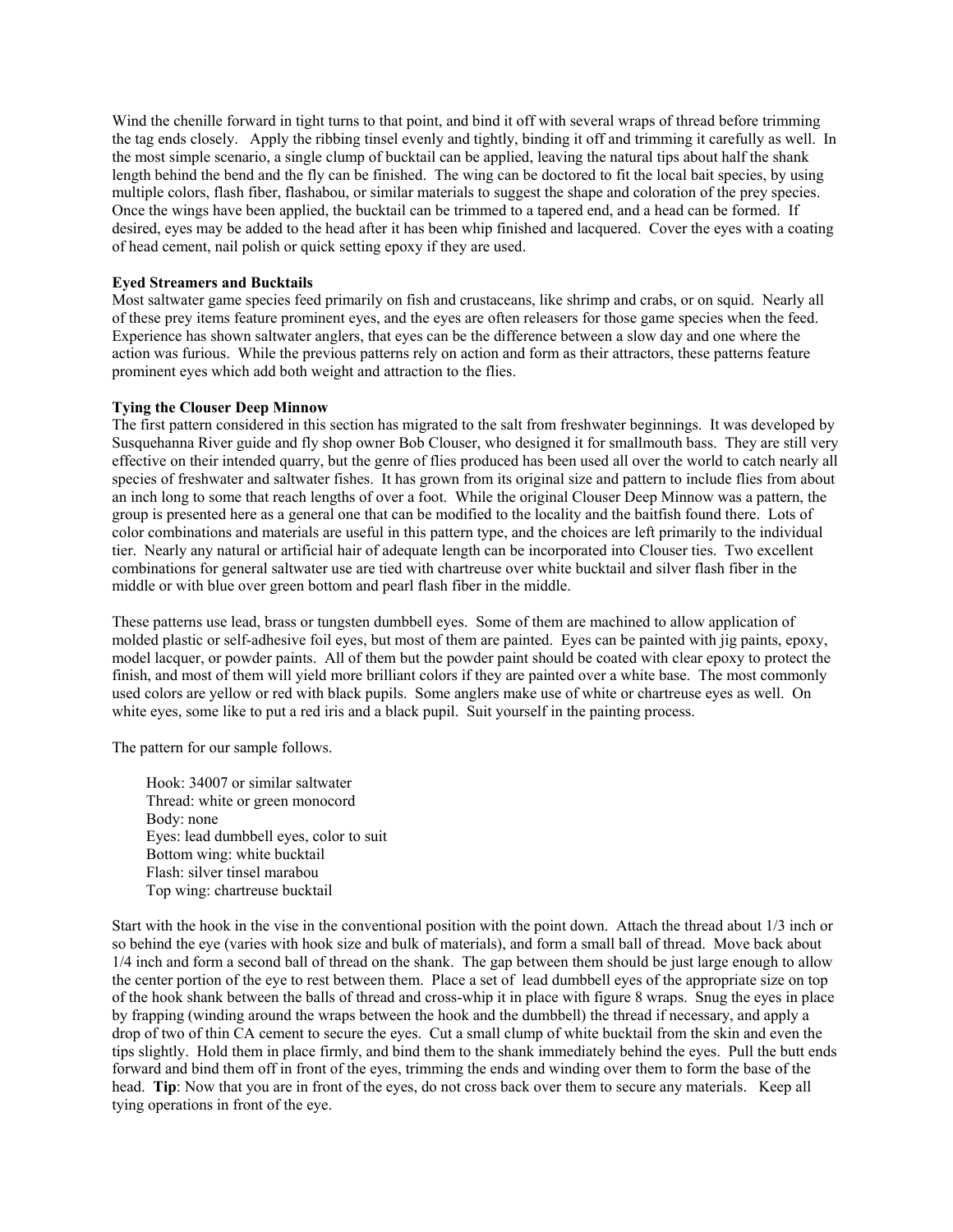Now, reverse the hook in the vise so the point is upward, keeping the bucktail out of the way of the jaws. Bind in a few strands (6-10) of silver tinsel marabou (e.g. flashabou) or flash fiber (e.g. crystal flash), leaving the tips about even with the tips of the belly bucktail. Trim the excess neatly, winding over the ends to the eye and back. Select a small clump of chartreuse bucktail and apply it as a top wing, binding it down securely, trimming it as usual, and winding a nicely tapered head. Whip finish the thread and apply head cement to the thread as usual. If the eyes were not painted prior to this time, paint them now in your preferred color. Once they are dry, apply a drop or two of clear, quick-setting epoxy to the head and the eyes.

### **Tying Kevin's Poly Minnow**

This pattern was developed from waste materials by Texas angler; fly tier and 4-H Sportfishing instructor, Kevin Hutchinson. Removing the core material from some holographic piping, he noticed a glossy fiber that looked useful. The result, which can be tied to suggest a menhaden, has proven effective on specks (Gulf Coastal for spotted seatrout) on its initial trip to the salt. I suspect that it will work on lots of others once they are exposed to it. Since that time I have tried a number of other fibers with success B Dacron rope, parachute cord (both woven exterior and internal fibers), and many others. All of them have been successful in making a tough, durable, and attractive pattern. For those of you put off by scavenging, several commercially available fibers can be used successfully. One of the beauties of this pattern is that it can be left all white and colored to meet your needs once you are on the water. All you need is a few permanent markers in the colors of your choice, and a few minutes to let the colors dry before they are applied to their real purpose. The molded plastic eyes add a bit of weight, helping to keep the pattern down, but the pattern is a slow sinker. If you need to use it deep, a mini lead head, sink tip, or sinking line is advised. The pattern follows.

Hook:  $34007 \#2 - 4$ Thread: white monocord Body: none Underwing: white polypropylene slightly longer than bend\* Overwing: white polypropylene\*\* Throat: red marker to simulate gills Eyes: molded eyes - yellow or red iris with black pupil, attached with Shoe-goo\*\*\*

\* Original pattern was pale yellow below the hook, white along the shank, pale yellow above, and olive on the back.

\*\* Fan the wings and taper them with scissors to about 2x shank length and a natural "minnow" taper.

\*\*\* If dyed at the vise, let markers dry completely before attaching eyes.

Start the pattern with the fly upside down in the vise, i.e. with the point upward. Attach the thread at the throat area, and bind in a piece of the poly filament material. Binding it in the middle and then back on itself makes a very strong tie and provides a base for a rather substantial head. The belly fibers should reach beyond the bend in the hook or stop short of it to prevent fouling. Wind over the tie-down area to create a base, then turn the hook over in the vise and start on the upper layer. Bind in another small bunch of poly fiber as the mid-wing, mixing in some flash fiber or tinsel marabou if desired. Top that with a third small bunch of fibers. Each layer of fiber should be a bit longer than the ones underneath it. Trim away any excess material at the shoulder, and wind a substantial, but well proportioned head. Whip finish and apply head cement, lacquer or thin, quick-setting epoxy to the windings. Once the head is dry and hard, brush out the fibers in a fanned shape using a cut-down toothbrush or dubbing brush. Holding the materials in a fanned shape with one hand, trim them to a tapered, minnow-like shape with the other. Test your work by slicking them down again to observe the shape of the fly. If you plan to color the flies before heading for the water, apply the desired colors to the various layers of poly material and allow it to dry. (I like to brush it out again after the colors have set.) Then set the eyes in place.

Attaching eyes with silicone glues can be a messy challenge. Glue on the rounded portion of the eyes tends to dull them, decreasing their effectiveness. Excess glue on the tying materials may re-shape the fly. Several methods of handling the process help. One is simply to apply the glue to a piece of waste paper, then to transfer some to the back of the eye with a toothpick while holding the eye with tweezers or forceps.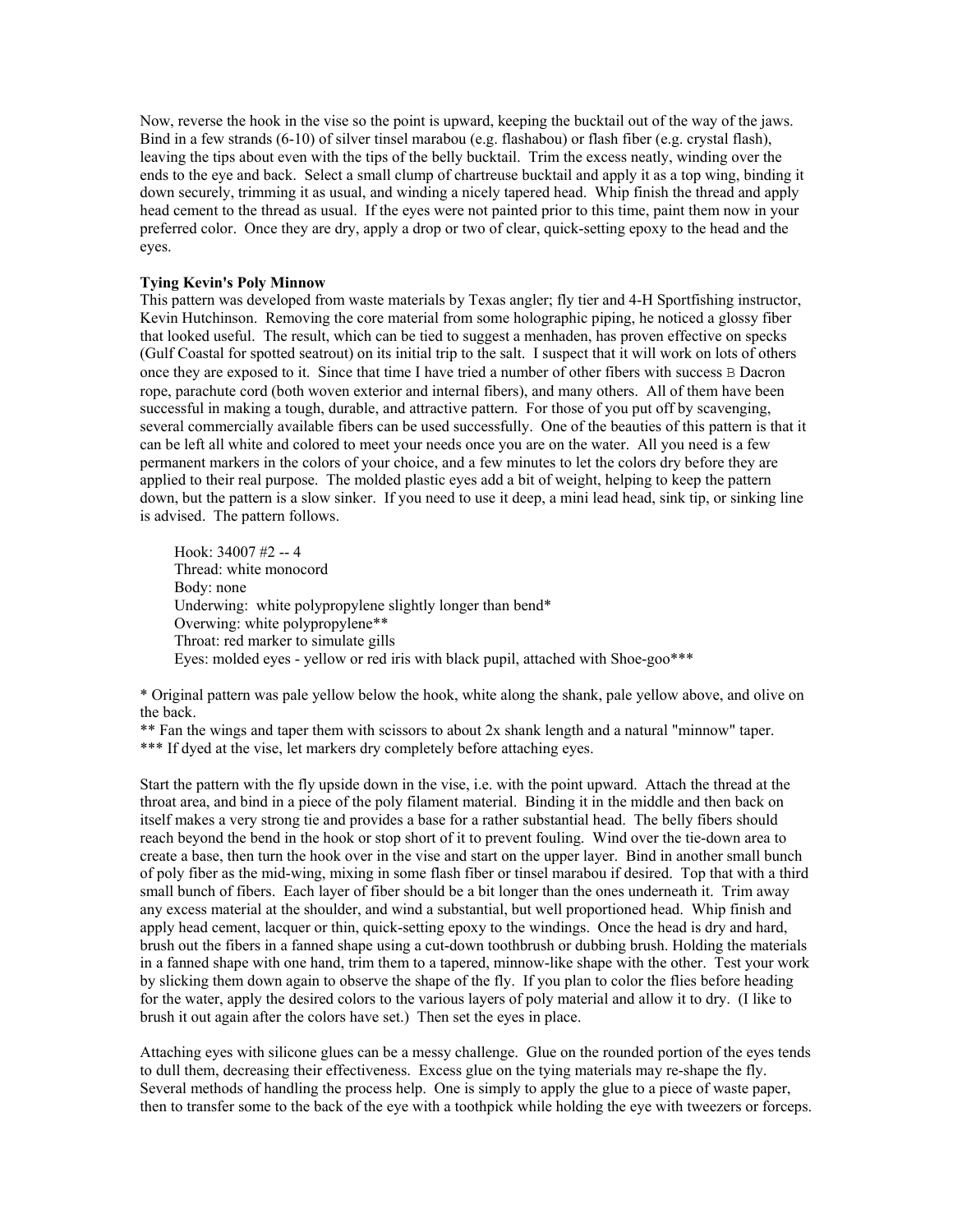The glue-backed eye can then be positioned on the cheek of the fly easily. A second method is to simply grasp the fly in the forceps or tweezers, press it into the silicone glue, then press it onto the cheek of the fly. Both methods minimize mess and give good adhesion. The secret is to get enough material on the eye to hold it in place without getting so much that it creates a raised ridge around the eye. The eyes can be moved for a short period after they have been applied. Take that time to position them symmetrically and to press them firmly into the underlying materials.

#### **Tying the Woolhead Mullet**

Ultimately, this pattern and many others owe some affinity to the Muddler Minnow, Don Gapen's creation designed to suggest a sculpin. The use of materials like fleece (or deer hair in the muddler) allows the tier to create a fly with a large head without adding large amounts of weight. The resulting fly presents the shape of the baitfish being imitated, casts well, and sinks readily once it is wet. Finger mullet (or even large ones) are prime forage for game fish for much of the year on the Gulf Coast and in the southern parts of the Atlantic. Other patterns certainly could be tied using the techniques involved for use in freshwater or in saltwater areas where mullet are not on the menu. The pattern follows.

Hook: 34007 or similar saltwater Thread: white monocord or kevlar Belly: white bucktail or streamer wool Flanks: barred brown saddles Back: rootbeer flash fiber Topping: peacock herl Head: clipped wool - brown above, white or cream below Eyes: molded eyes applied with silicone glue

Start the pattern about one-third of the way back on the hook, binding in bucktail or streamer wool so it surrounds the hook and extends well beyond the bend. Trim the ends of the material and wind over it to provide a good tie-down area for the rest of the materials. Apply root beer flash fiber as a back. Note that mixing gold, pearl and root beer flash fibers as a layer immediately over the streamer wool can add sparkle and a bit of life to the pattern. Top the back with one or more pairs of barred brown saddle hackles to suggest the top of the baitfish's back and bind in a few strands of peacock herl if desired.

Two techniques are useful in building the head. One is to form clumps of fleece around the shank then bind it in the middle, standing it up between clumps. A second is to stack clumps of fleece, brown above the hook and cream under it, standing up the fibers and keeping them separated until the front of the hook is covered. Once the head is attached, wind a small head with the tying thread and finish in the usual fashion. Carefully trim the head to a rounded shape, allowing the wool tips to form a collar over the body materials. Trim the bottom rather closely, rounding it into flat sides, and rounding them into a rounded top surface. If a single color of fleece is used and the material must be colored, apply a bit of permanent brown or brownolive to the top half of the head and allow it to dry thoroughly. Once the head is dry, apply the molded eyes using the techniques discussed above with Kevin's Poly Minnow. Be sure to press the eyes firmly into the fleece to get a good bond. Mark the gill area and the throat with a small amount of red permanent marker to suggest gills.

#### **Tying a Sand Eel**

Sand eels are an abundant and easily accessible forage fish for most predators on the Atlantic Coast of North America. A modification of an old sand eel pattern follows. The original upon which it was based is attributed to Bob Church. It was a 4-inch streamer using furnace hackles with peacock sword at the throat, used for striped bass.

Hook: 2 short shank saltwater Thread: white monocord or 2/0 Underwing: white bucktail, angora goat or artificial hair Body: silver mylar piping Tail: gray marabou in piping.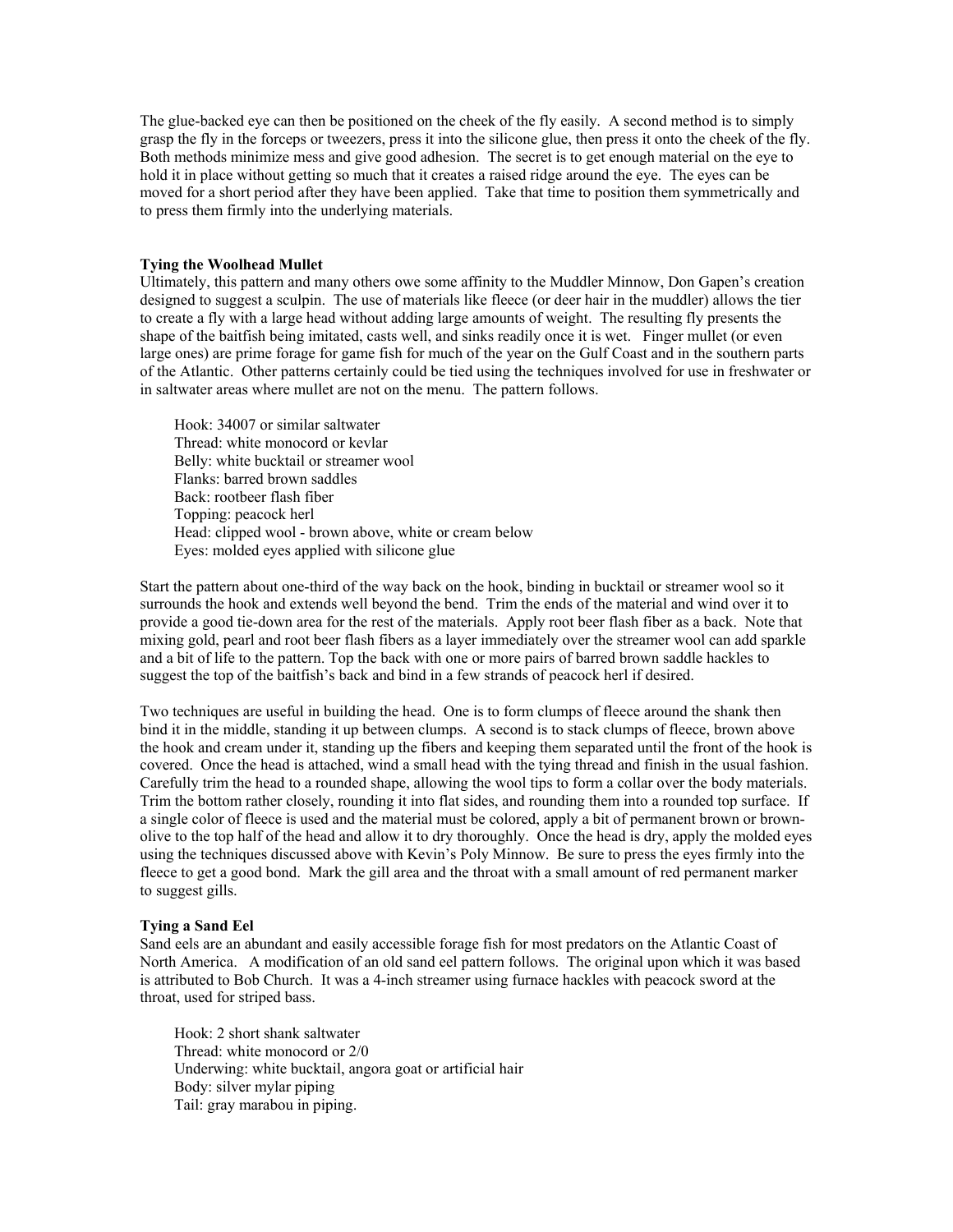Connector: 30-pound monofilament Top wing: pale tan or greenish bucktail Head: epoxy over body to bend of front hook Eyes: self-adhesive under last epoxy coat Gills: red marker under final epoxy coat

Attach the connector monofilament to the tail hook using a snell knot and allowing at least 3 inches more monofilament than required to reach the front hook. Cinch the knot down tightly. Select a short piece of gray marabou and bind it to the rear of the shank on the trailer hook as a tail. Thread the monofilament and trailer hook into the mylar piping, sliding the piping over the hook and tail base. Bind it in place over the tail, allowing a bit of excess piping flaring over the base of the tail. Remove the trailer hook from the vise and clamp the front hook in it. Lay the piping along the shank of the front hook to measure the length of the piping body. Push the piping back on the monofilament a bit, and bind the monofilament to the shank of the forward hook from the rear of the shank to about 1/4 inch behind the eye. Fold the excess monofilament back toward the rear of the hook and continue winding over it with the tying thread. For an even stronger bond, repeat the process, leaving the excess monofilament hanging over the eye of the forward hook. Trim the monofilament to length and whip finish the thread. Saturate the wraps with quickdrying epoxy or CA cement, and allow it to dry. Remove the hook from the vise and thread it on the forward hook, pushing the point of the hook through the piping so the monofilament lies straight, and the piping gives a smooth, rounded appearance. Replace the forward hook in the vise and tie on a sparse white bucktail (or other hair or imitation) wing under the shank of the forward hook extending nearly to the point of the trailer. Trim the butt ends and wind over them. Repeat this process with tan or greenish hair or its imitation, with the hair reaching beyond the bend of the trailer. Trim the butts of the hair, wind a generous, conical head, whip finish the thread and apply a drop of two of lacquer to the head. Gently pull the wings back along the mylar piping and apply a rubber band near the end of the shank on the forward hook. Apply quick-setting epoxy to the entire shank area of the forward hook, stopping short of the band. Allow the epoxy to dry and repeat until a smooth and even head is built up. Apply self-adhesive eyes near the head and paint a red arc on each side of the head with permanent marker. Allow the marker to dry thoroughly. Finally, apply one more coat of epoxy. Remove the rubber band. The material should lie smoothly along the mylar piping, giving the fly a sleek, nearly cylindrical appearance.

### **Tying Crab, Shrimp and Crustacean Patterns**

Crabs and shrimp and other crustaceans are abundant prey in many saltwater habitats, and they are actively sought by fish. From the tiny mole crab to big blue or calico crabs and from the smallest grass shrimp and jetty bugs to large prawns, they are attractive fish catchers. While many of the larger game fishes are nearly entirely piscivorous, many of them feed opportunistically on crabs and shrimp. Big crab imitations are a bit outside the realm of most fly casters, but smaller ones are effective on many inshore species, like red drum, bonefish or permit and on some offshore or reef species like cobia. Shrimp patterns can be effective on a wide range of species as well.

#### **Tying Scate's Shrimp**

This pattern is a mainstay of fly fishers on the Louisiana coast. It is a relatively simple tie adaptable to many color combinations, and suggestive enough of small shrimp to take most inshore species that feed on them. The pattern and some variations follow.

Red Scate's Shrimp This pattern can also be tied in yellow, Hook: sproat or Pate style saltwater chartreuse, pink, amber, gray, white, orange, Thread: red monocord olive, or tan just by changing the color of Tail: red bucktail with sparse flash fiber above the thread, chenille, bucktail, flash fiber, Back: red flash fiber and hackle. Eyes: mono eyes or bead chain eyes Legs: long, soft black hackle Body: heavy red chenille Head: red thread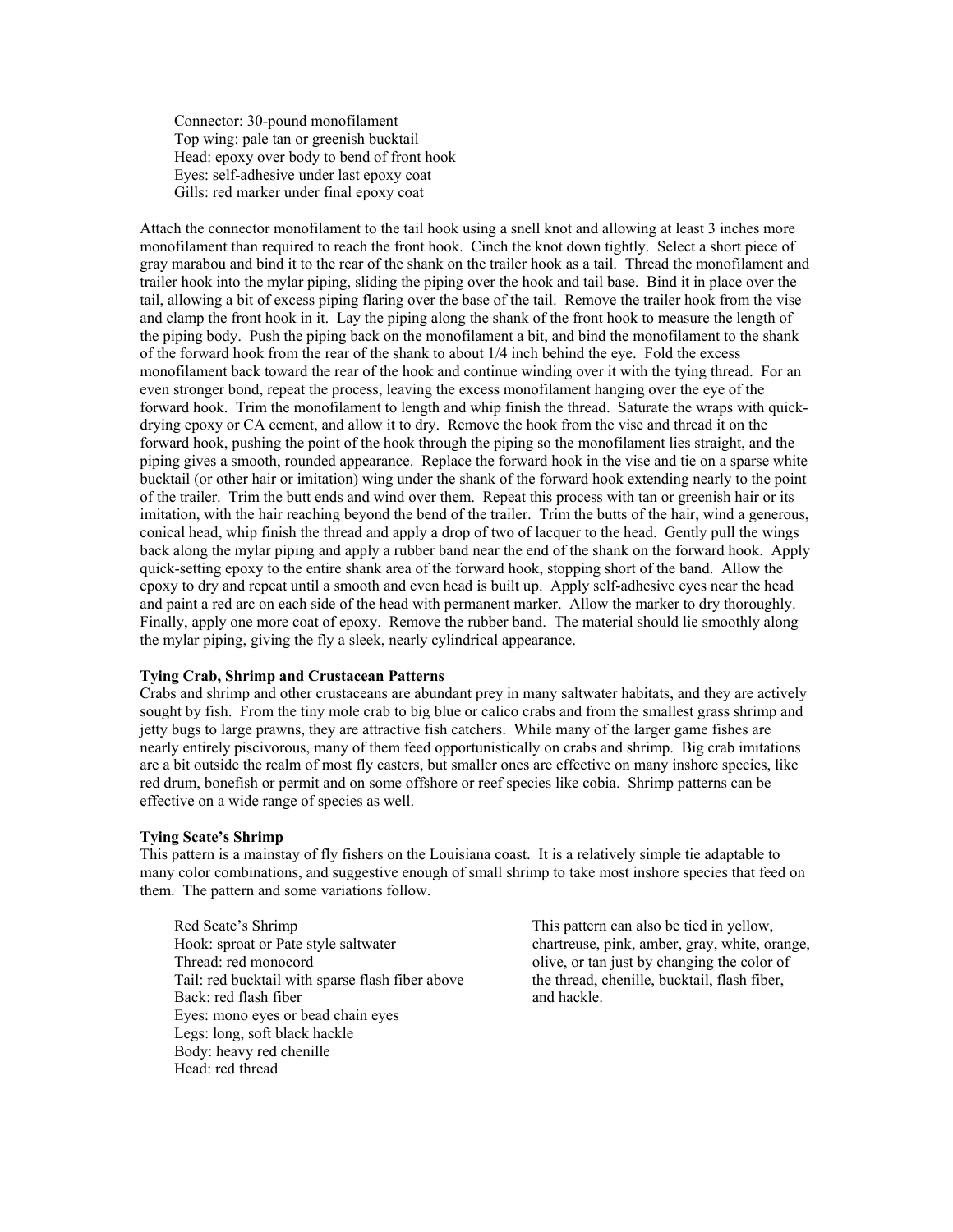This pattern is tied with the head to the rear, starting on the upper part of the bend in the hook. This gives the fly a slightly curved appearance. Clip a small bunch of red bucktail from the brown part of the tail and bind it in pointing slightly downward at the rear of the shank. Add a few long strands of flash fiber on top of the bucktail, then bind in a clump of flash fiber that will serve as the back of the fly. Leaving it attached makes handling easier and wastes less material. Bind in a piece of heavy red chenille and carry the thread toward the eye to about the top of the shank. Bind in a pair of monofilament or bead chain eyes, cross whipping them in place and securing them with a drop of CA cement. Just forward of the eyes (toward the eye of the hook), bind in a long, soft black hackle feather. Carry the thread toward the eye of the hook and let the bobbin hang. Wind the chenille toward the eye, leaving the hackle feather in place. Leave enough space to allow about 4 open turns of hackle, catch the chenille, and apply the hackle. Bind it off and trim the excess material away, then carry the thread forward to the eye and finish winding the chenille to the head area. Pull the back material forward and bind it down at the base of the head with several turns of thread. Trim it leaving a short tuft of flash fiber beyond the eye of the hook. Split the shank with those fibers, pulling them down and back as a beard, and wrap over them to secure them in place. Wind a neat head, whip finish, and lacquer the head to complete the fly.

### **Tying a Grass Shrimp**

Smaller shrimp, either juveniles or small species are common forage for many saltwater game fish. This pattern is intended for Gulf Coast waters with a touch of pink in the pattern. Others tied similarly can be tailored to the species found in local waters, from nearly white or gray to brownish or reddish brown specimens. The pattern follows.

Hook: standard saltwater Thread: white monocord Eyes: olive, gold or black mono eyes Tail: tan poly yarn with pink-pearl tinsel marabou over Rib: fine gold oval tinsel Body: tan poly dubbing, tapered Back: pink marabou tinsel Legs: light dun or ginger hackle Thorax: tan poly dubbing Back: pink marabou tinsel Antennae: long pink marabou tinsel or flash fiber Head: tying thread

Start the pattern by binding in the monofilament eyes about 1/3 to 1/4 inch behind the eye of the hook. Carry the thread to the upper part of the bend, and bind in a short piece of tan poly yarn. Pick out the yarn and brush it to form the telson of the shrimp. Bind in a small clump of pink-pearl tinsel marabou over the yarn, with a short end covering the telson. Bind in a piece of very fine oval gold tinsel and begin dubbing a tan poly body to just forward of the middle of the shank. Pull the tinsel marabou forward, and bind it down over the back of the abdomen with several turns of ribbing, tying the ribbing material off at the front of the abdomen. Bind in a soft pale dun or light ginger hackle for legs, and dub a slightly more generous body to the head, making sure the area between and around the eyes is covered. Wind the hackle in open turns toward the head and bind it off, trimming away any excess hackle. Trim the hackle over the back, and pull the hackle down before bringing the tinsel marabou forward over the cephalothorax and binding it in place. Bend the material back toward the tail and repeat the binding process to hold it in place. Leave 2-4 strands trailing over the hook as antennae or bind in a couple pieces of flash fiber to suggest antennae. Wind a well-proportioned head of tying thread, whip finish, and lacquer the head well.

#### **Tying Crazy Charlies and Relatives**

Crazy Charlies represent a group of patterns designed for bonefish and similar bottom feeding species, these flies can be tied in a variety of patterns and used for fishes feeding on smaller prey items, including jetty bugs, small fry, glass minnows, grass shrimp and small crabs. Closely related to these patterns are bearded Charlies, and gotchas as well as many unnamed patterns designed by local anglers for their fishing conditions.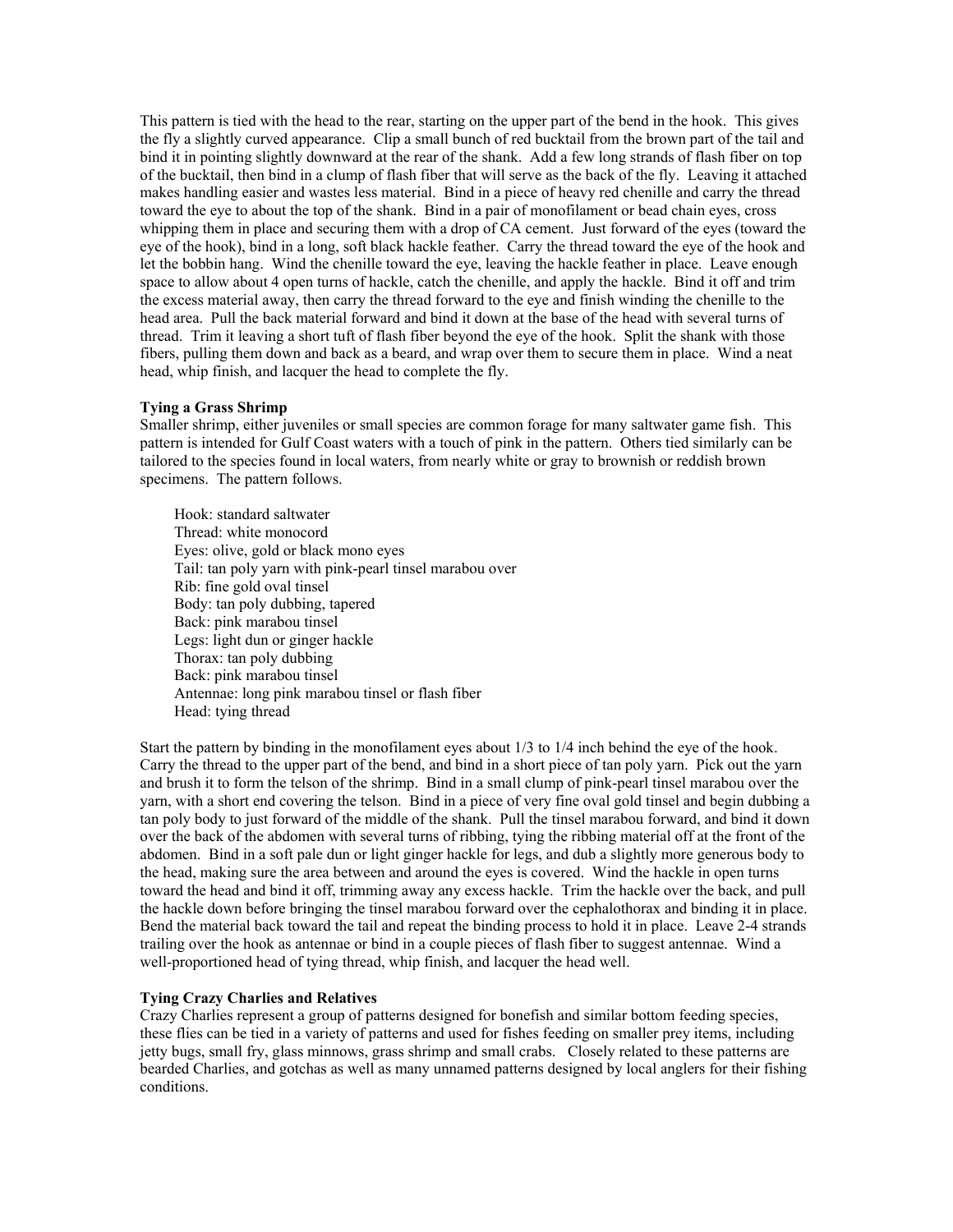Gotchas differ slightly from Charlies in having a short tail and a wing, as well as dubbed bodies. They also include a bit of flash fiber in the wing. Like the Charlies, they show a strong affinity to the Frankie Belle Bonefish fly, being tied "upside down" with the wing covering and shielding the hook. Color combinations seem to be a matter of choice for the angler and the fish, but popular ones include a chartreuse pattern with gold tinsel marabou tail, green body, chartreuse wing and pearl flash fiber, a 'spawning' version with red tail, tan wing, and silver-pearl sparkle braid body, as well as the usual pink on pink, and tan and white versions. Bearded Charlies are somewhat reverse tied with the lead dumbbell eyes tied in near the rear of the shank, wing and tail of about the same length, and dubbed fur or clipped hackle bodies with tinsel ribbing.

The pattern for a pink Crazy Charlie follows.

| Pink Crazy Charlie                         | <b>Variations</b>                              |
|--------------------------------------------|------------------------------------------------|
| Hook: short shank or standard saltwater #6 | Yellow - yellow wing, gold mylar tinsel body   |
| Thread: white monocord                     | White - white wing, silver mylar tinsel body   |
| Body: pink floss                           | Tan - tan wing, cream dubbing body, silver rib |
| Rib: fine silver mylar tinsel              | Gray - pale dun wing, amber body, silver rib   |
| Wing: pink calf tail to hook point         |                                                |
| Eye: gold bead chain section               |                                                |

Start the pattern by binding in a pair of bead chain eyes about 1/4 to 1/3 inch behind the eye of the hook. Cross whip them in place and make the secure with a drop or two of CA cement. Carry the thread smoothly to the rear of the shank, laying a foundation for the for the body. Bind in a piece of fine silver mylar tinsel and a piece of four strand pink floss. Wind a tapered body to the eyes with the floss, and spiral the ribbing material to the rear of the eyes. Trim all excess materials and apply a fairly sparse calf tail or bucktail wing about 1 1/2 to 2 times the length of the shank. Trim the butts of the hair at an angle, wind a smooth head, whip finish and lacquer the head. To make the fly more durable, coat the eyes and head area with quick-setting epoxy after the lacquer is thoroughly dry.

#### **Tying Del's Merkin**

Del's merkin was designed as a permit fly for Florida flats fly fishers, but it is useful for many other crab eating species as well, including bonefish and red drum. It is a relatively easy pattern to tie, it casts well (at least in smaller sizes), and fish like it. It can be tied in a variety of base colors and modified by using permanent markers to apply mottling or to tint portions of the body or legs different colors. The pattern follows.

Hook: 34007 or similar saltwater, # 2-#6 Thread: yellow or chartreuse monocord Claws: splayed cree hackles Body: rug yarn, bound at the middle, frayed and trimmed to shape Legs: 4 pairs of white round rubber legs Keel eyes: lead or brass dumbbell eyes

Begin the pattern by applying the lead dumbbell eyes as you would for a Clouser Deep Minnow but closer to the eye. Nothing but the head will be beyond them, so you can crowd the eye a bit without experiencing problems later. After binding the eyes in place on the top of the hook and applying CA cement to fix them in place, carry the thread to the rear of the shank and apply a pair (or two) of splayed cree neck hackles as claws. Attach one or two short pieces of rug yarn (several tiers recommend a poly rug yarn available inexpensively from most craft stores), one at a time at the rear of the hook, then alternate round rubber leg material and yarn until four sets of legs have been attached. Finish the fly by filling the remainder of the shank with yarn to right behind the lead eyes. You will need to determine how to center the four sets of legs as you are tying or to apply them after the pattern is tied and shaped. Both methods are acceptable. Run a bead of CA cement down the hook shank to secure the tie-down areas of all the body parts, and allow it to cure. Using a dubbing needle, pick out the fibers on the yarn until the body looks somewhat uniform. Grasp the legs to hold them out of the way, and trim the body to a crab shape, tapering the edge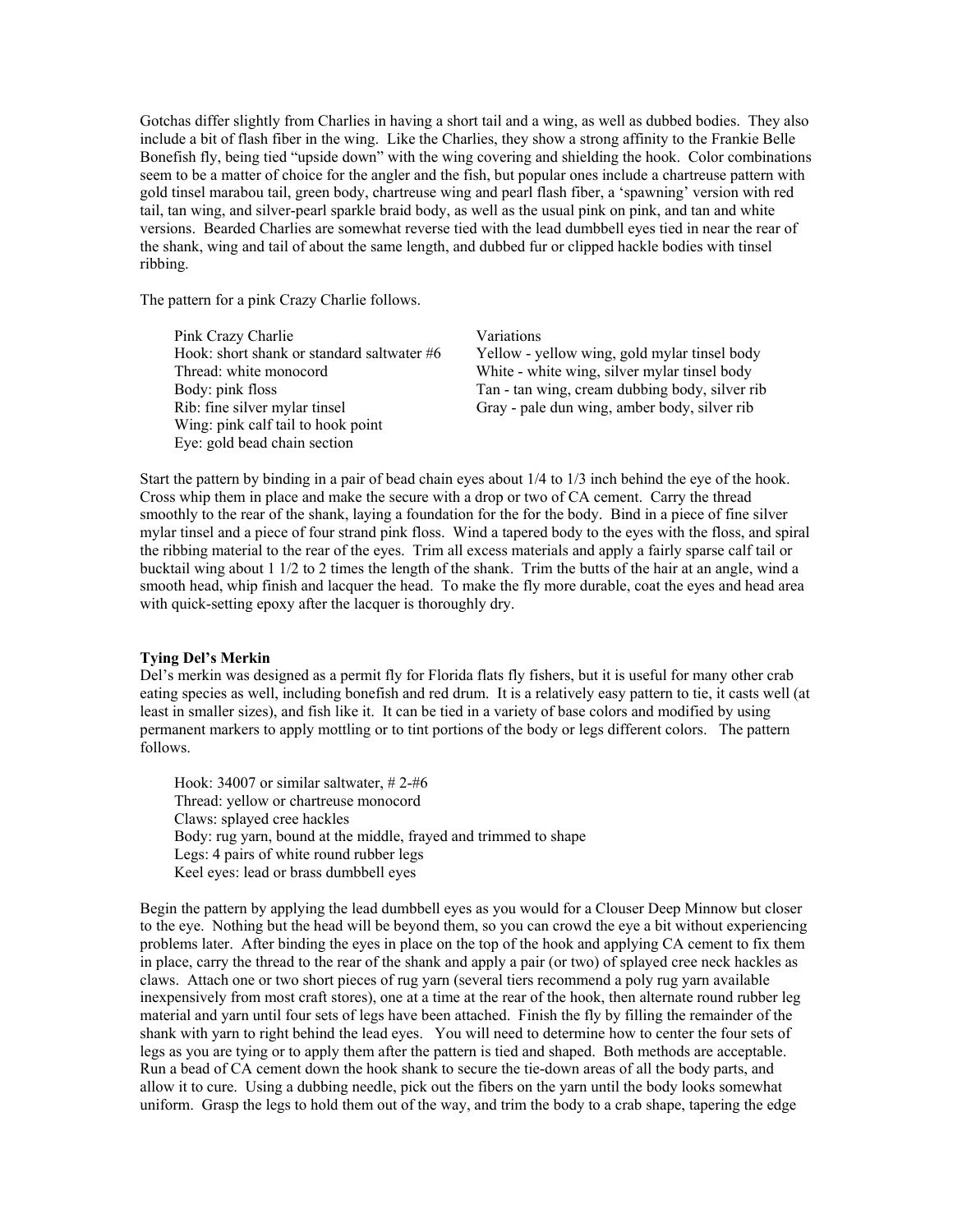of the body a bit in the process. Pull the legs back into place, and trim them to length. Apply a spot of permanent marker to the tips of each leg. Red or blue are used most often, but suit yourself on the choice of colors. The body can be mottled using permanent markers (careful not to overdo it.) The merkin is ready to go and visit the crab-eating fish in your area.

#### **Tying a Jetty Bug**

This pattern was designed for several jetty species in California, but it should be useful in many other areas as well. Jetty bugs are common over much of the coastal area, and they are readily eaten by fishes when they are washed into the water by wave action. This pattern differs slightly from the original by John F. McKim who used it for sand and spotted bass, surf perch and bonito.

Hook: #6 to #8  $-3x$  long Tread: brown, black, or olive Tail: two goose biots matching thread Rib: gold oval mylar tinsel Back: goose quill strip matching thread Underbody: lead wire, lacquered Body: gray, olive or tan chenille Legs: grizzly hackle, palmered and clipped to length, projecting at sides Antennae: goose biots matching tail Head: generous, tying thread

If a weighted jetty bug is desired, start by winding tight turns of lead wire on the shank of the hook. Build up transition areas of tying thread on both ends, and cross whip the lead wire to keep it in place. Apply a drop of two of lacquer to the lead and windings to prevent the lead from staining the pattern. Bind in a pair of black, brown or olive goose biots or wing quill slips as tails. Over the tails add a strip of goose quill of the same color as a back. Bind in a piece of gold wire or fine gold oval tinsel to serve as a rib. Bind in a long grizzly hackle feather to serve as legs. (I prefer to attach the hackle by its base and wind toward the tip for strength). Attach a piece of gray, pale olive or tan chenille, and carry the thread to the head area. Wind the chenille to the head, bind it off and trim away the excess material. Apply the grizzly hackle in open turns to the head, binding it in and trimming away the tip. Trim the hackle from the back and belly of the fly. Pull the back material forward and bind it down at the head, keeping it snug. Wind the gold wire or oval tinsel over the back to create the illusion of segmentation, tying the rib off at the head and trimming away the excess. Bind in a pair of goose biots or wing quill fibers for antennae, wind a generous head, whip finish and lacquer the thread. Trim the hackles to leave a tuft on each side for each segment.

#### **Other Patterns**

#### **Tying the Golden Fleece**

This pattern was also advanced by Kevin Hutchinson as a "killer" on the Gulf Coast for many species. Developed by a friend from Tallahassee, FL, this fly is simple, flashy and might be considered the salt water equivalent of an "attractor" pattern. Or is it a flashy golden squid? The pattern follows.

Golden Fleece Hook: 34007 #2-4 Thread: white monocord Eyes: medium lead dumbbell eyes Tail: 4 pieces gold medium mylar tubing about 2 1/2 times shank length - (cores removed) Body: Orange cactus chenille

Start the pattern by attaching a set of medium lead dumbbell eyes on the shank as usual. Cross whip them in place and secure them by placing a drop or two of CA cement on the thread. Cut four sections of gold mylar piping about 2 1/2 times the length of the shank, and remove their thread cores. Stack the piping to trim the ends flush with each other. Start tying them in one at a time right behind the eye and continue down the shank, securing each one over the previous section, and winding the thread to the bend. Bind in a section of orange cactus chenille at the bend, and carry the thread back forward the front of the eyes. Wind the cactus chenille forward over the gold piping, making at least one figure 8 over the eyes and one turn in